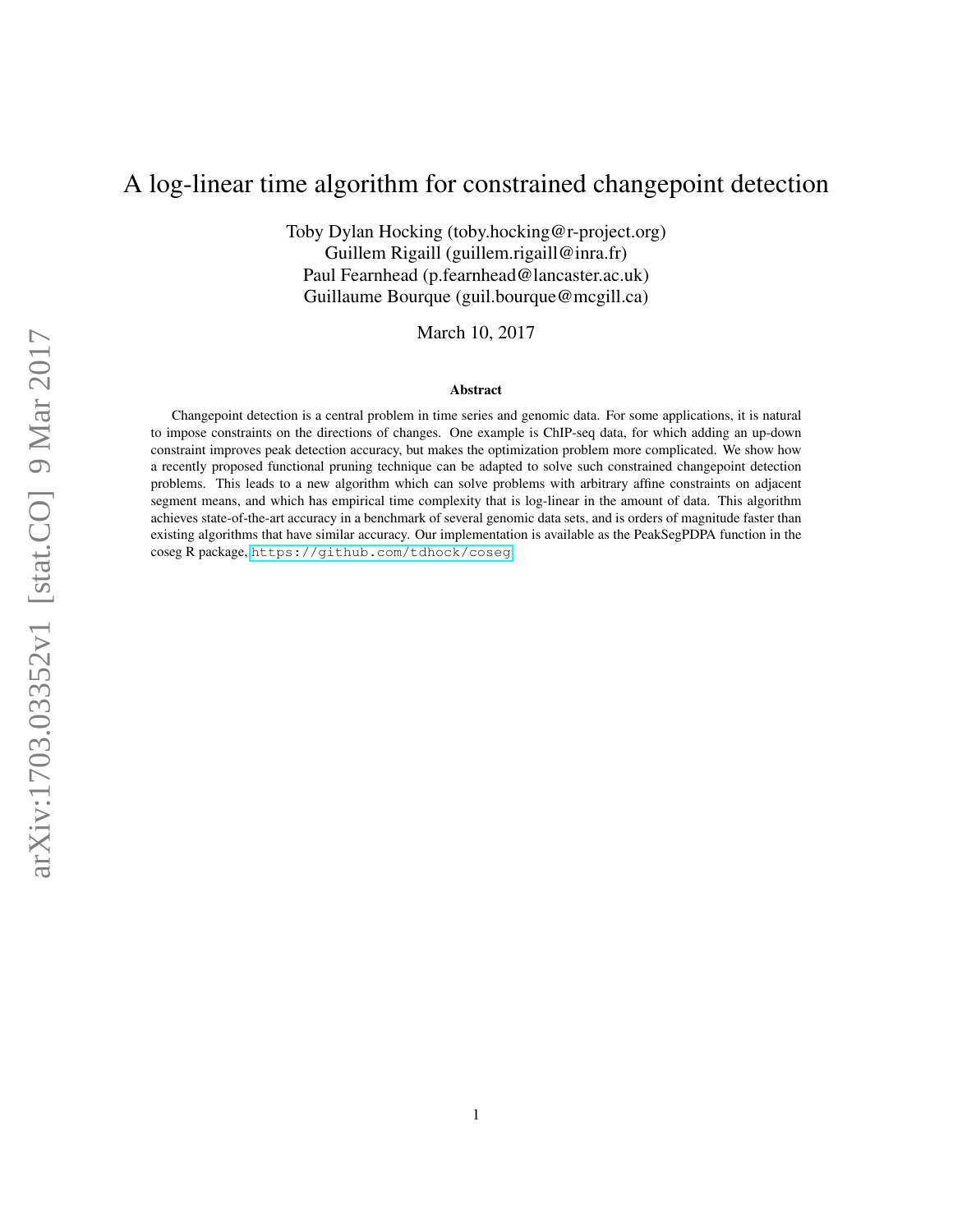# **Contents**

| 1            | <b>Introduction</b>                                                                                                                                                                                                                   |                |  |  |  |  |  |  |
|--------------|---------------------------------------------------------------------------------------------------------------------------------------------------------------------------------------------------------------------------------------|----------------|--|--|--|--|--|--|
|              | 1.1                                                                                                                                                                                                                                   | 3              |  |  |  |  |  |  |
| $\mathbf{2}$ | <b>Related work</b>                                                                                                                                                                                                                   | 3              |  |  |  |  |  |  |
| 3            | <b>Isotonic regression and changepoint models</b>                                                                                                                                                                                     |                |  |  |  |  |  |  |
|              | 3.1                                                                                                                                                                                                                                   | $\overline{4}$ |  |  |  |  |  |  |
|              | 3.2                                                                                                                                                                                                                                   | 5              |  |  |  |  |  |  |
|              | Reduced isotonic regression entertainment of the state of the state of the state of the state of the state of the state of the state of the state of the state of the state of the state of the state of the state of the stat<br>3.3 | 5              |  |  |  |  |  |  |
| 4            | Functional pruning algorithms for constrained changepoint models                                                                                                                                                                      | 5              |  |  |  |  |  |  |
|              | 4.1                                                                                                                                                                                                                                   | 5              |  |  |  |  |  |  |
|              | 4.2                                                                                                                                                                                                                                   | 6              |  |  |  |  |  |  |
|              | 4.3                                                                                                                                                                                                                                   | $\tau$         |  |  |  |  |  |  |
|              | 4.4                                                                                                                                                                                                                                   | $8\,$          |  |  |  |  |  |  |
|              | 4.5                                                                                                                                                                                                                                   | 9              |  |  |  |  |  |  |
| 5            | Results on peak detection in ChIP-seq data                                                                                                                                                                                            |                |  |  |  |  |  |  |
|              | 5.1                                                                                                                                                                                                                                   | 10             |  |  |  |  |  |  |
|              | 5.2                                                                                                                                                                                                                                   | 11             |  |  |  |  |  |  |
| 6            | <b>Discussion and conclusions</b><br>12                                                                                                                                                                                               |                |  |  |  |  |  |  |
| 7            | <b>Reproducible Research Statement</b>                                                                                                                                                                                                |                |  |  |  |  |  |  |
| 8            | Acknowledgements                                                                                                                                                                                                                      |                |  |  |  |  |  |  |
| A            | Proof of optimality of dynamic programming algorithm                                                                                                                                                                                  |                |  |  |  |  |  |  |
|              |                                                                                                                                                                                                                                       | 13<br>13       |  |  |  |  |  |  |
| B            | Algorithm pseudocode                                                                                                                                                                                                                  |                |  |  |  |  |  |  |
|              | B.1                                                                                                                                                                                                                                   | 14             |  |  |  |  |  |  |
|              | B.2                                                                                                                                                                                                                                   | 15             |  |  |  |  |  |  |
|              | B.3                                                                                                                                                                                                                                   | 16             |  |  |  |  |  |  |
|              | B.4                                                                                                                                                                                                                                   | 17             |  |  |  |  |  |  |
|              | B.5                                                                                                                                                                                                                                   | 18             |  |  |  |  |  |  |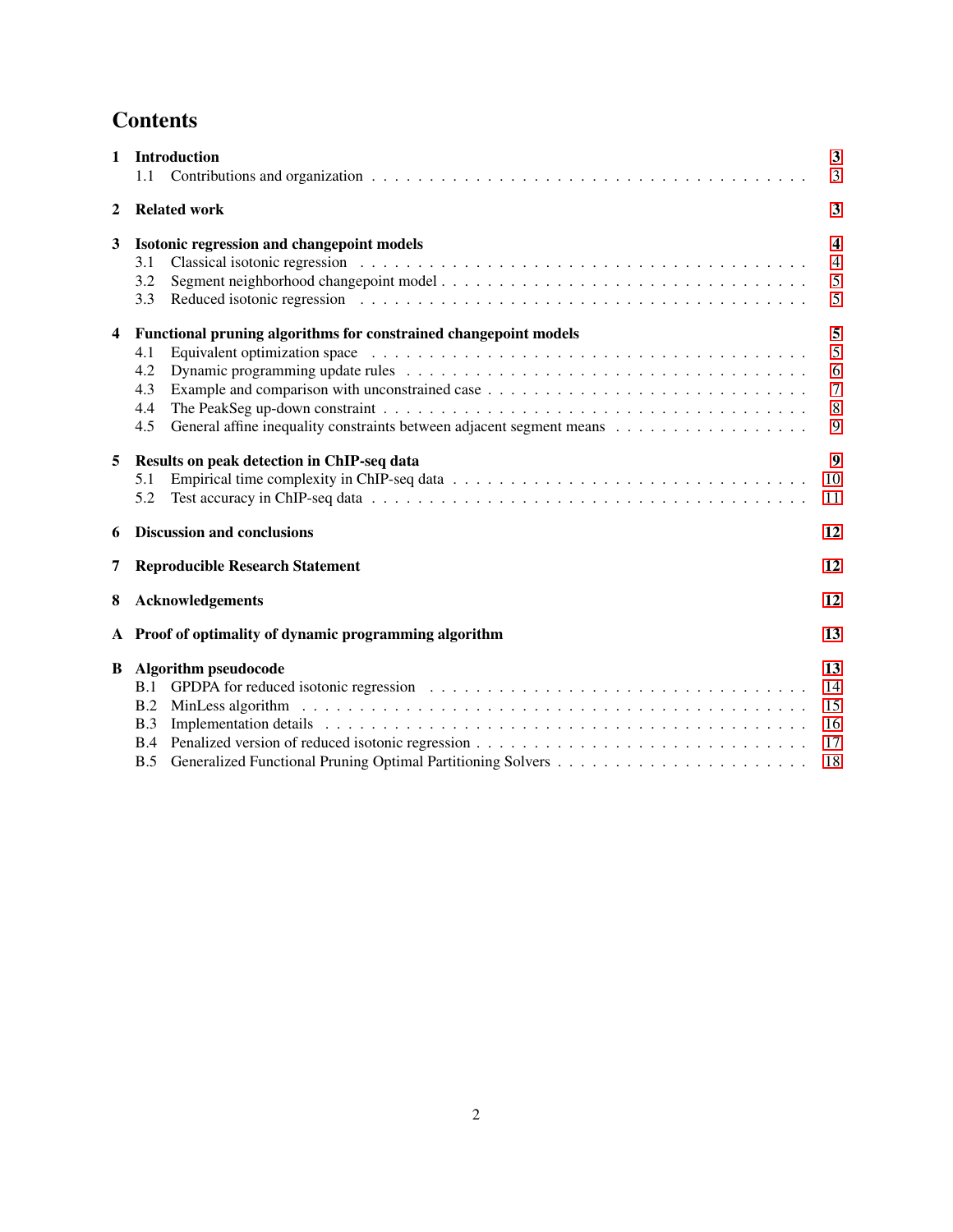# <span id="page-2-0"></span>1 Introduction

Changepoint detection is a central problem in fields such as finance or genomics, where  $n$  data are gathered in a sequence over time or space. Many models define the optimal changepoints using maximum likelihood, resulting in a discrete optimization problem. Multiple changepoint detection models seek the optimal K segments ( $K - 1$  changes), which amounts to optimizing likelihood parameters over a space that contains  $O(n^{K-1})$  discrete arrangements of changepoints. In general this problem can be solved in  $O(Kn^2)$  time using the original dynamic programming algorithm of [Auger and Lawrence](#page-20-0) [\[1989\]](#page-20-0). Recently proposed pruning techniques reduce the number of changepoints considered by the algorithm, thus reducing time complexity to  $O(Kn \log n)$  while maintaining optimality [\[Rigaill,](#page-21-0) [2010,](#page-21-0) [Johnson, 2013,](#page-20-1) [Maidstone et al., 2016\]](#page-21-1).

In "unconstrained" changepoint models, there are no contraints between model parameters on separate segments. To regularize and obtain a more interpretable model, it is often desirable to introduce constraints between model parameters before and after changepoints. For example, the main problem that motivates this paper is peak detection in ChIP-seq data, which provide noisy measurements of protein binding or modification throughout a genome [\[Bailey](#page-20-2) [et al., 2013\]](#page-20-2). An up-down constrained changepoint detection model has been shown to achieve state-of-the-art peak detection accuracy in ChIP-seq data [\[Hocking et al., 2015\]](#page-20-3). The constraints of this model force an up change in the segment mean parameter after each down change, and vice versa. The fastest existing solver for this problem is the Constrained Dynamic Programming Algorithm (CDPA), which has two issues. First, it is a heuristic algorithm that is not guaranteed to recover the optimal solution. Second, its  $O(Kn^2)$  quadratic time complexity is too slow for use on large data sets. In this paper we propose a new algorithm that fixes both of these issues.

#### <span id="page-2-1"></span>1.1 Contributions and organization

We begin by discussing previous research into pruning techniques for solving unconstrained changepoint detection problems (Section [2\)](#page-2-2), then state the constrained optimization problems (Section [3\)](#page-3-0). Our main contribution is Section [4,](#page-4-2) which generalizes the functional pruning technique of [Rigaill](#page-21-0) [\[2010\]](#page-21-0), thus providing a new Generalized Pruned Dynamic Progamming Algorithm (GPDPA) for solving a class of constrained changepoint detection problems. We show that the GPDPA achieves state-of-the-art speed and accuracy in genomic data with several different labeled patterns (Section [5\)](#page-8-1), then conclude by discussing the significance of our contributions (Section [6\)](#page-11-0).

# <span id="page-2-2"></span>2 Related work

There are many efficient algorithms available for computing the optimal  $K - 1$  changepoints in n data points. [Auger](#page-20-0) [and Lawrence](#page-20-0) [\[1989\]](#page-20-0) proposed an  $O(Kn^2)$  algorithm for computing the sequence of models with  $1, \ldots, K$  segments. [Jackson et al.](#page-20-4) [\[2005\]](#page-20-4) consider a related approach, which introduces a penalty for each changepoint, rather than fixing the number of changepoints. Their  $O(n^2)$  algorithm computes the single model for a given penalty constant  $\lambda$ . Both of these algorithms recover the optimal solution, and follow from using dynamic programming updates [\[Bellman, 1961\]](#page-20-5) to recursively compute the maximum likelihood from 1 to  $n$  data points. Alternatively there are methods which are

|                     | No pruning                           | Functional pruning                    |  |  |
|---------------------|--------------------------------------|---------------------------------------|--|--|
| Unconstrained       | Dynamic Programming Algorithm (DPA)  | Pruned DPA (PDPA)                     |  |  |
|                     | Optimal solution, $O(Kn^2)$ time     | Optimal solution, $O(Kn \log n)$ time |  |  |
|                     | Auger and Lawrence [1989]            | Rigaill [2010], Johnson [2013]        |  |  |
| Up-down constrained | Constrained DPA (CDPA)               | Generalized Pruned DPA (GPDPA)        |  |  |
|                     | Sub-optimal solution, $O(Kn^2)$ time | Optimal solution, $O(Kn \log n)$ time |  |  |
|                     | Hocking et al. [2015]                | This paper                            |  |  |

<span id="page-2-3"></span>Table 1: Our contribution is the Generalized Pruned Dynamic Programming Algorithm (GPDPA), which uses a functional pruning technique to compute the constrained optimal  $K - 1$  changepoints in a sequence of n data, in  $O(Kn \log n)$  time on average.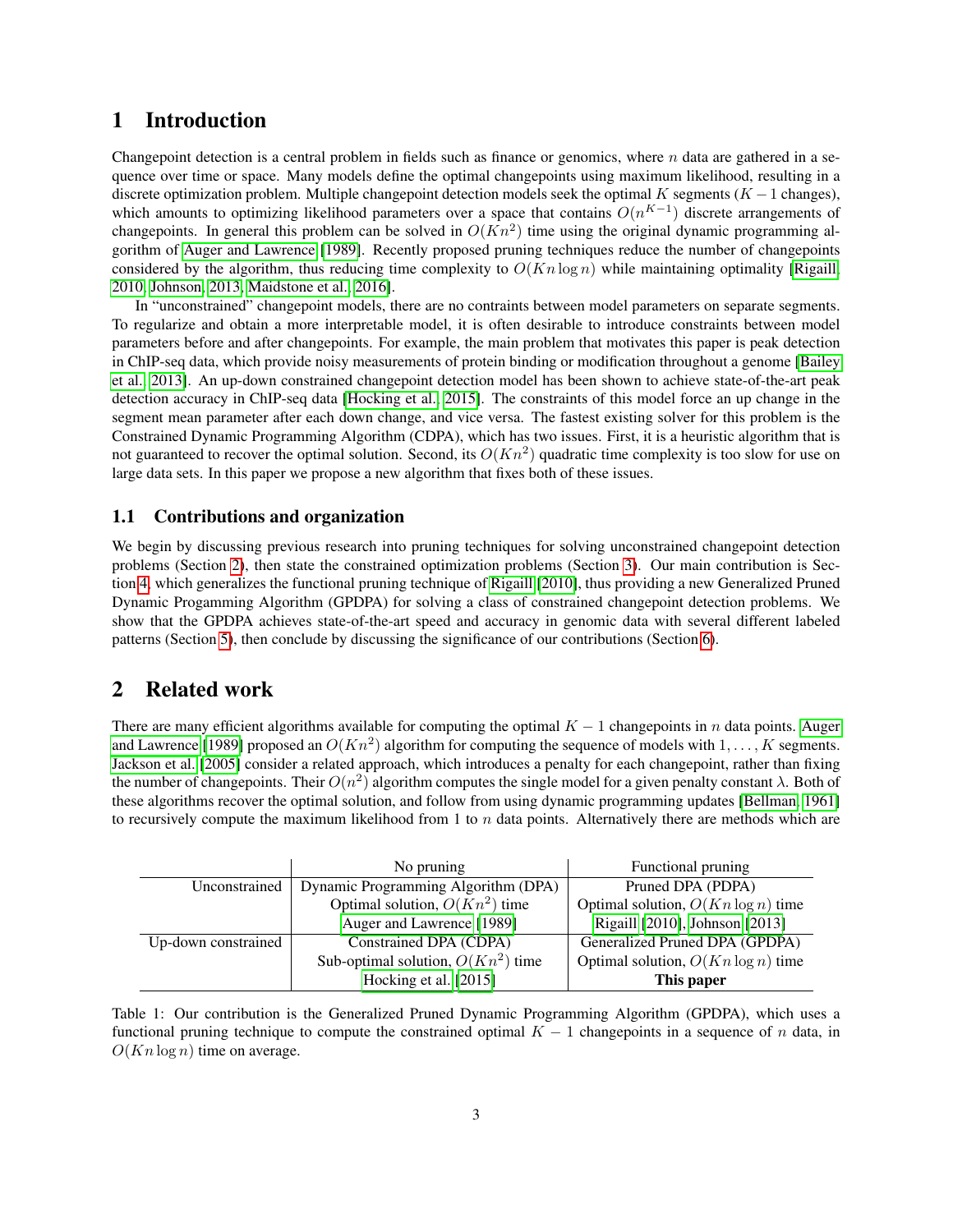computationally faster but are not guaranteed to find the optimal segmentation. The most popular of these is the binary segmentation algorithm which has  $O(Kn)$  worst-case time complexity [\[Scott and Knott, 1974\]](#page-21-2). An L1 relaxation of this problem is known as the fused lasso signal approximator, for which efficient solvers also exist [\[Hoefling, 2010\]](#page-20-6).

Several pruning methods have been recently proposed in order to reduce time complexity, while maintaining optimality. [Rigaill](#page-21-0) [\[2010\]](#page-21-0) and [Johnson](#page-20-7) [\[2011\]](#page-20-7) independently discovered a functional pruning technique, which results in algorithms with  $O(n \log n)$  average time complexity. [Killick et al.](#page-21-3) [\[2011\]](#page-21-3) proposed an inequality pruning technique, which results in an algorithm with average time complexity from  $O(n)$  to  $O(n^2)$ , depending on the number of changes. [Maidstone et al.](#page-21-1) [\[2016\]](#page-21-1) provides a clear discussion on the differences between the two pruning techniques.

All algorithms discussed thus far are for solving problems with no constraints between adjacent segment mean parameters, but there are many examples of constrained changepoint detection models. Rather than searching all possible changepoints and likelihood parameters, the idea is to use a constraint in order to search a smaller, more interpretable model space. For example, [Haiminen et al.](#page-20-8) [\[2008\]](#page-20-8) propose an  $O(Kn^2)$  algorithm for unimodal regression, which enforces no up changes after the first down change. [Hocking et al.](#page-20-3) [\[2015\]](#page-20-3) proposed an  $O(Kn^2)$  algorithm for peak detection, which enforces a down change after each up change, and vice versa.

Isotonic regression is another example of a constrained changepoint detection model. There is no limit on the number of segments K, but the segment means are constrained to be non-decreasing. This problem can be solved in  $O(n)$  time using the pool-adjacent-violators algorithm [\[Mair et al., 2009\]](#page-21-4), or in  $O(n \log n)$  time using a dynamic programming algorithm [\[Rote, unpublished\]](#page-21-5). An L1 relaxation of this problem is known as nearly-isotonic regression [\[Tibshirani et al., 2011\]](#page-21-6). A problem known as reduced isotonic regression occurs by imposing an additional constraint of K segments [\[Schell and Singh, 1997\]](#page-21-7). The techniques for solving this problem lead to sub-quadratic time algorithms [\[Hardwick and Stout, 2014\]](#page-20-9), but do not generalize to other kinds of constraints (such as unimodal regression or peak detection).

Our contribution in this paper is proving that the functional pruning technique can be generalized to constrained changepoint models (Table [1\)](#page-2-3). Our resulting Generalized Pruned Dynamic Programming Algorithm (GPDPA) enjoys  $O(Kn \log n)$  time complexity, and works for any changepoint model with affine constraints between adjacent segment means (including isotonic regression, unimodal regression, and peak detection).

# <span id="page-3-0"></span>3 Isotonic regression and changepoint models

Although our proposed algorithm can solve many constrained changepoint detection problems (Section [4.5\)](#page-8-0), we will simplify our discussion by emphasizing the isotonic regression model.

#### <span id="page-3-1"></span>3.1 Classical isotonic regression

The classical isotonic regression model is defined as the most likely sequence of non-decreasing segment means. More precisely, assume that the data  $y \in \mathbb{R}^n$  are a realization of a probability distribution with mean parameter  $m \in \mathbb{R}^n$ . For example, assuming  $y_t \sim \mathcal{N}(m_t, \sigma^2)$  and performing maximum likelihood inference results in a convex minimization problem with affine constraints,

<span id="page-3-2"></span>
$$
\underset{\mathbf{m}\in\mathbb{R}^n}{\text{minimize}} \quad \sum_{t=1}^n \ell(y_t, m_t) \tag{1}
$$
\n
$$
\text{subject to} \quad m_t \le m_{t+1}, \forall t < n.
$$

The convex loss function  $\ell : \mathbb{R} \times \mathbb{R} \to \mathbb{R}$  in the case of the Gaussian likelihood is the square loss  $\ell(y, m) = (y - m)^2$ . This optimization problem [\(1\)](#page-3-2) is referred to as isotonic regression, and can be efficiently solved in  $O(n)$  time using the Pool-Adjacent-Violators Algorithm (PAVA) [\[Best and Chakravarti, 1990\]](#page-20-10).

Since isotonic regression imposes no limit on the number of changepoints  $(m_t < m_{t+1})$ , it tends to overfit. For example, consider the toy data set  $y = \begin{bmatrix} 2 & 5 & 30 & 34 & 600 & 621 \end{bmatrix} \in \mathbb{R}^6$ . Because these data are strictly increasing, the isotonic regression [\(1\)](#page-3-2) solution is the trivial model  $m_t = y_t$ . However, these data contain only two large changes. To recover these changes, we could instead use the segment neighborhood model, which we discuss in the next section.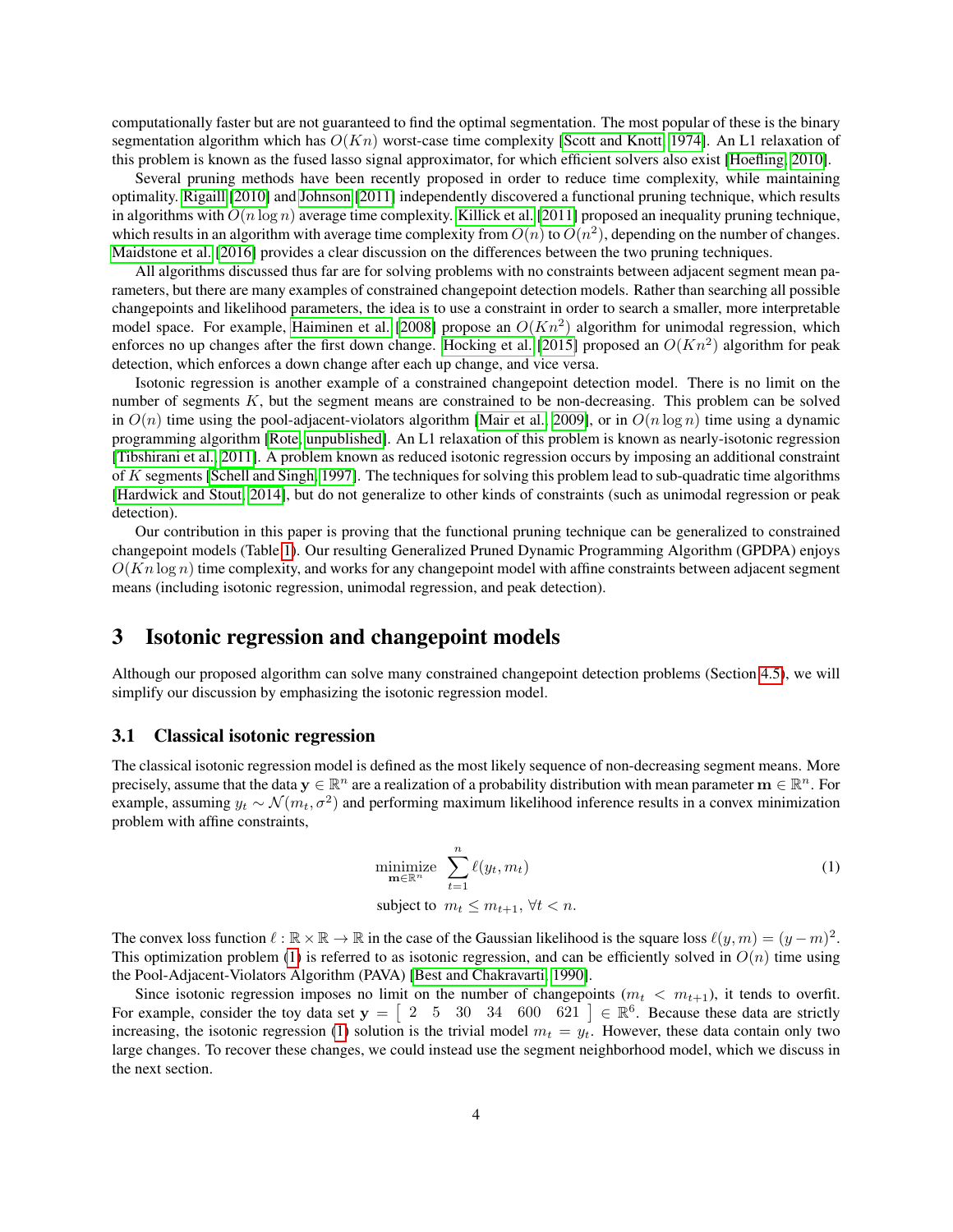#### <span id="page-4-0"></span>3.2 Segment neighborhood changepoint model

The segment neighborhood model of [Auger and Lawrence](#page-20-0) [\[1989\]](#page-20-0) uses the same cost function as isotonic regression, but a different constraint set. There is no constraint on the direction of changes, but there must be exactly  $K \leq n$ distinct segments  $(K - 1)$  changes).

<span id="page-4-4"></span>
$$
\underset{\mathbf{m}\in\mathbb{R}^n}{\text{minimize}} \quad \sum_{t=1}^n \ell(y_t, m_t)
$$
\n
$$
\text{subject to} \quad \sum_{t=1}^{n-1} I(m_t \neq m_{t+1}) = K - 1.
$$
\n
$$
(2)
$$

This optimization problem is non-convex since the model complexity is the number of changepoints, measured via the non-convex indicator function I. Nonetheless, the optimal solution can be computed in  $O(Kn^2)$  time using the standard dynamic programming algorithm [\[Auger and Lawrence, 1989\]](#page-20-0). By exploiting the structure of the convex loss function  $\ell$ , the pruned dynamic programming algorithm of [Rigaill](#page-21-0) [\[2010\]](#page-21-0) computes the same optimal solution in faster  $O(Kn \log n)$  time.

Unlike isotonic regression, the segment neighborhood model does not constrain the direction of the changes. Thus, for some data sets y, the segment neighborhood model may recover a change down  $(m_t > m_{t+1})$ . For applications where isotonic regression is used, it would be desirable to compute a model with K non-decreasing segment means. This results in the reduced isotonic regression problem, which we introduce in the next section.

#### <span id="page-4-1"></span>3.3 Reduced isotonic regression

The idea of fitting a non-decreasing function with a limited number of changepoints has been previously described as reduced isotonic regression [\[Schell and Singh, 1997\]](#page-21-7). Combining the constraints of the isotonic regression [\(1\)](#page-3-2) and segment neighborhood [\(2\)](#page-4-4) problems gives

<span id="page-4-5"></span>
$$
\begin{aligned}\n\underset{\mathbf{m}\in\mathbb{R}^n}{\text{minimize}} & \sum_{t=1}^n \ell(y_t, m_t) \\
\text{subject to} & \sum_{t=1}^{n-1} I(m_t \neq m_{t+1}) = K - 1, \\
& m_t \leq m_{t+1}, \forall t < n.\n\end{aligned} \tag{3}
$$

In the next section, we explain how functional pruning can be used for solving this and related changepoint problems.

# <span id="page-4-2"></span>4 Functional pruning algorithms for constrained changepoint models

We begin by discussing an algorithm for solving the reduced isotonic regression problem, then explain how the algorithm generalizes to other constrained changepoint problems.

#### <span id="page-4-3"></span>4.1 Equivalent optimization space

The reduced isotonic regression problem [\(3\)](#page-4-5) has n segment mean variables  $m_t$ , one for each data point t. To derive our algorithm, we re-write the problem in terms of the mean  $u_k \in \mathbb{R}$  and endpoint  $t_k \in \{1, \ldots, n\}$  for each segment  $k \in \{1, \ldots, K\}.$ 

**Definition 1** (Reduced isotonic regression optimization space). Let  $(u, t) \in \mathcal{I}_K^n$  be the set of non-decreasing segment *means*  $u_1 \leq \cdots \leq u_K$  *and increasing changepoint indices*  $0 = t_0 < t_1 < \cdots < t_{K-1} < t_K = n$ .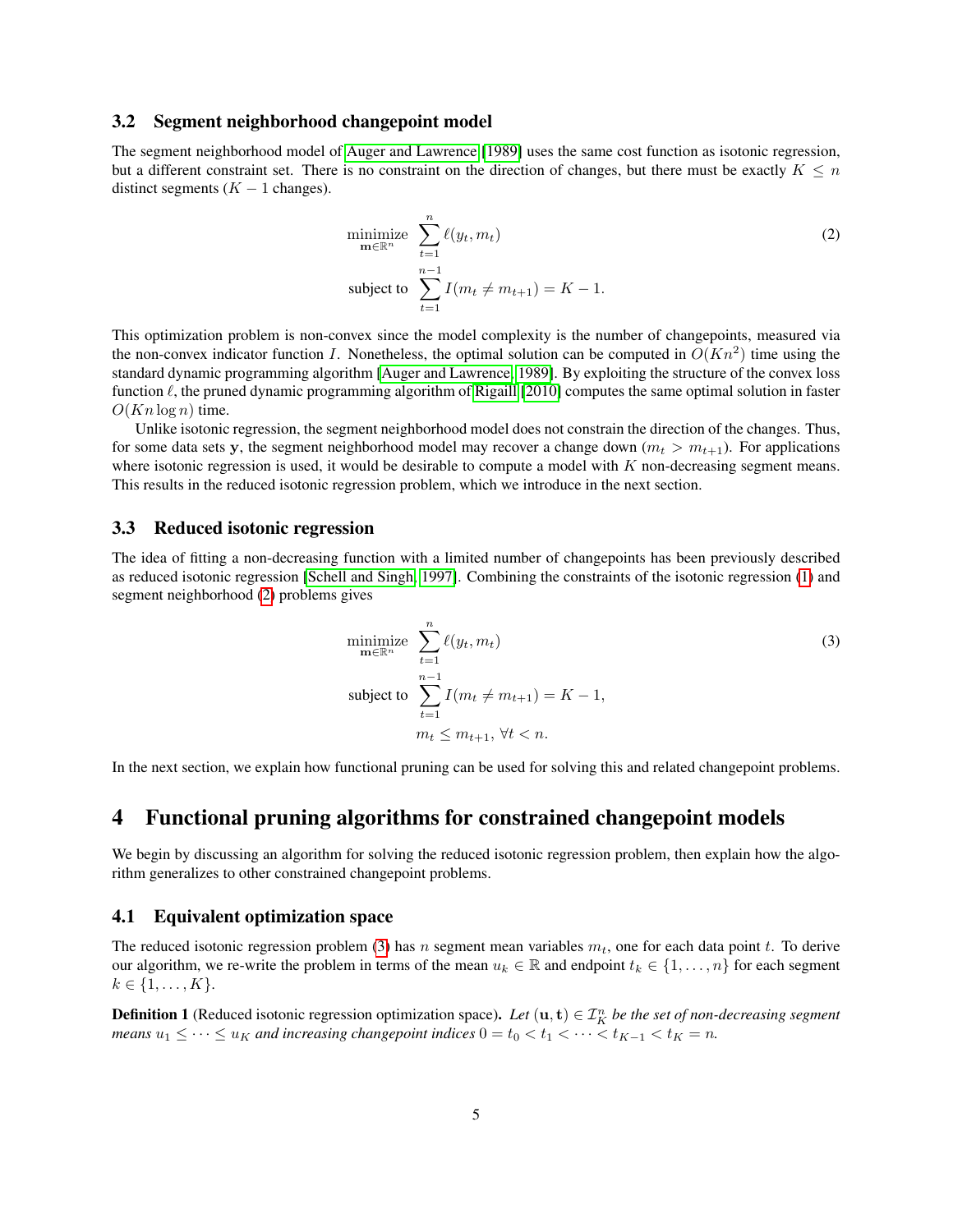

<span id="page-5-2"></span>Figure 1: Comparison of previous unconstrained algorithm (grey) with new algorithm that constrains segment means to be non-decreasing (red), for the toy data set  $y = [2, 1, 0, 4] \in \mathbb{R}^4$  and the square loss. Left: rather than computing the unconstrained minimum (constant grey function), the new algorithm computes the min-less operator (red), resulting in a larger cost when the segment mean is less than the first data point ( $\mu$  < 2). **Right:** adding the cost of the second data point  $(\mu - 1)^2$  and minimizing yields equal means  $u_1 = u_2 = 1.5$  for the constrained model and decreasing means  $u_1 = 2$ ,  $u_2 = 1$  for the unconstrained model.

Each segment mean  $u_k$  is assigned to data points  $\tau \in (t_{k-1}, t_k] \subset \{1, \ldots, n\}$ , resulting in the following cost for each segment  $k \in \{1, \ldots, K\},\$ 

$$
h_{t_{k-1},t_k}(u_k) = \sum_{\tau=t_{k-1}+1}^{t_k} \ell(y_\tau, u_k).
$$
 (4)

The reduced isotonic regression problem can be equivalently written as

<span id="page-5-1"></span>
$$
\underset{(\mathbf{u},\mathbf{t})\in\mathcal{I}_K^n}{\text{minimize}} \sum_{k=1}^K h_{t_{k-1},t_k}(u_k) \tag{5}
$$

Rather than explicitly summing over data points  $i$  as in problem [\(3\)](#page-4-5), this problem uses the equivalent sum over segments k.

#### <span id="page-5-0"></span>4.2 Dynamic programming update rules

Optimization problem [\(5\)](#page-5-1) has K segment mean variables  $u_k$  and K – 1 changepoint index variables  $t_k$ . Minimizing over all variables except the last segment mean  $u<sub>K</sub>$  results in the following definition of the optimal cost.

<span id="page-5-3"></span>**Definition 2** (Optimal cost with last segment mean  $\mu$ ). Let  $C_{K,n}(\mu)$  be the optimal cost of the segmentation with K *segments, up to data point* n*, with last segment mean* µ*:*

$$
C_{K,n}(\mu) = \min_{(\mathbf{u}, \mathbf{t}) \in \mathcal{I}_K^n \; | \; u_K = \mu} \left\{ \sum_{k=1}^K h_{t_{k-1}, t_k}(u_k) \right\}.
$$
 (6)

As in the PDPA of [Rigaill](#page-21-0) [\[2010\]](#page-21-0), our proposed dynamic programming algorithm uses an exact representation of the  $C_{k,t} : \mathbb{R} \to \mathbb{R}$  cost functions. Each  $C_{k,t}(\mu)$  is represented as a piecewise function on intervals of  $\mu$ . This is implemented as a linked list of FunctionPiece objects in C++ (for details see Section [B\)](#page-12-1). Each element of the linked list represents a convex function piece, and implementation details depend on the choice of the loss function  $\ell$  (for an example using the square loss see Section [4.3\)](#page-6-0).

In the original unconstrained PDPA, computing the  $C_{k,t}(u_k)$  function requires taking the minimum of  $C_{k,t-1}(u_k)$ (a function of the last segment mean  $u_k$ ) and  $\hat{C}_{k-1,t-1} = \min_{u_{k-1}} C_{k-1,t-1}(u_{k-1})$  (the constant loss resulting from an unconstrained minimization with respect to the previous segment mean  $u_{k-1}$ ). The main novelty of our paper is the discovery that this update can also be computed efficiently for constrained problems. For example in reduced isotonic regression the second term is no longer a constant, but instead a function of  $u_k$ ,  $C_{k-1,t-1}^{\le}(u_k)$  =  $\min_{u_{k-1} \leq u_k} C_{k-1,t-1}(u_{k-1})$ , which we refer to as the min-less operator (Figure [1,](#page-5-2) left).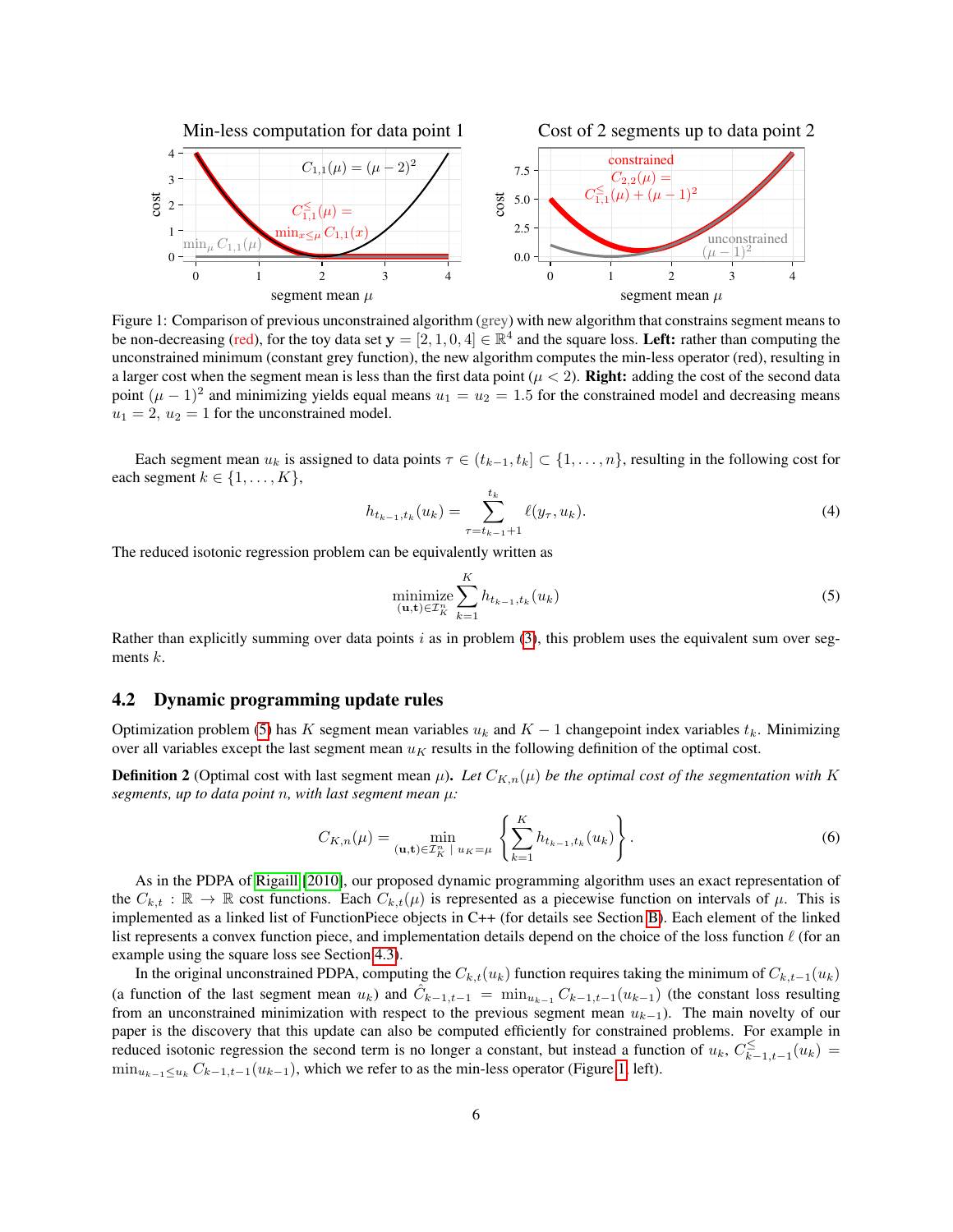<span id="page-6-2"></span>**Definition 3** (Min-less operator). *Given any real-valued function*  $f : \mathbb{R} \to \mathbb{R}$ *, we define the min-less operator of that*  $function \; as \; f^{\leq}(\mu) = \min_{x \leq \mu} f(x).$ 

The min-less operator is used in the following Theorem, which states the update rules used in our proposed algorithm.

<span id="page-6-1"></span>Theorem 1 (Generalized Pruned Dynamic Programming Algorithm for reduced isotonic regression). *The optimal cost functions*  $C_{k,t}$  *can be recursively computed using the following update rules.* 

*1. For*  $k = 1$  *we have*  $C_{1,1}(\mu) = \ell(y_1, \mu)$ *, and for the other data points*  $t > 1$  *we have* 

$$
C_{1,t}(\mu) = C_{1,t-1}(\mu) + \ell(y_t, \mu)
$$
\n(7)

*2. For*  $k > 1$  *and*  $t = k$  *we have* 

$$
C_{k,k}(\mu) = \ell(y_k, \mu) + C_{k-1,k-1}^{\leq}(\mu)
$$
\n(8)

*3. In all other cases we have*

$$
C_{k,t}(\mu) = \ell(y_t, \mu) + \min\{C_{k-1,t-1}^{\leq}(\mu), C_{k,t-1}(\mu)\}.
$$
\n(9)

*Proof.* Case 1 and 2 follow from Definition [2,](#page-5-3) and there is a proof for case 3 in Section [A.](#page-12-0)

 $\Box$ 

The dynamic programming algorithm requires computing  $O(Kn)$  cost functions  $C_{k,t}$ . As in the original pruned dynamic programming algorithm, the time complexity of the algorithm is  $O(KnI)$  where I is the number of intervals (convex function pieces; candidate changepoints) that are used to represent the cost functions. The theoretical maximum number of intervals is  $I = O(n)$ , implying a time complexity of  $O(Kn^2)$  [\[Rigaill, 2015\]](#page-21-8). However, this maximum is only achieved in pathological synthetic data sets, such as a monotonic increasing data sequence. The average number of intervals in real data sets is empirically  $I = O(\log n)$ , as we will show in Section [5.1.](#page-9-0) Thus the average time complexity of the algorithm is  $O(Kn \log n)$ .

#### <span id="page-6-0"></span>4.3 Example and comparison with unconstrained case

To clarify the discussion, consider the toy data set  $y = \begin{bmatrix} 2 & 1 & 0 & 4 \end{bmatrix} \in \mathbb{R}^4$  and the square loss  $\ell(y, \mu) = (y - \mu)^2$ . The first step of the algorithm is to compute the minimum and the maximum of the data  $(0,4)$  in order to bound the possible values of the segment mean  $\mu$ . Then the algorithm computes the optimal cost in  $k = 1$  segment up to data point  $t = 1$ :

$$
C_{1,1}(\mu) = (2 - \mu)^2 = 4 - 4\mu + \mu^2 \text{ (for } \mu \in [0, 4])
$$
\n(10)

This function can be stored for all values of  $\mu$  via the three real-valued coefficients (constant = 4, linear = -4, quadratic  $= 1$ ). To compute the optimal cost in  $K = 2$  segments, we first compute the min-less operator (red curve on left of Figure [1\)](#page-5-2),

$$
C_{1,1}^{\leq}(\mu) = \begin{cases} 4 - 4\mu + \mu^2 & \text{if } \mu \in [0, 2], \mu' = \mu, \\ 0 + 0\mu + 0\mu^2 & \text{if } \mu \in [2, 4], \mu' = 2. \end{cases}
$$
(11)

This function can be stored as a list of two intervals of  $\mu$  values, each with associated real-valued coefficients. In addition, to facilitate recovery of the optimal parameters, we store the previous segment mean  $\mu'$  and endpoint (not shown). Note that  $\mu' = \mu$  means that the equality constraint is active  $(u_1 = u_2)$ .

By adding the first min-less function  $C_{1,1}^{\leq}(\mu)$  to the cost of the second data point  $(\mu - 2)^2$  we obtain the optimal cost in  $K = 2$  segments up to data point  $t = 2$ ,

$$
C_{2,2}(\mu) = \begin{cases} 5 - 6\mu + 2\mu^2 & \text{if } \mu \in [0, 2], \mu' = \mu, \\ 1 - 2\mu + 1\mu^2 & \text{if } \mu \in [2, 4], \mu' = 2. \end{cases}
$$
(12)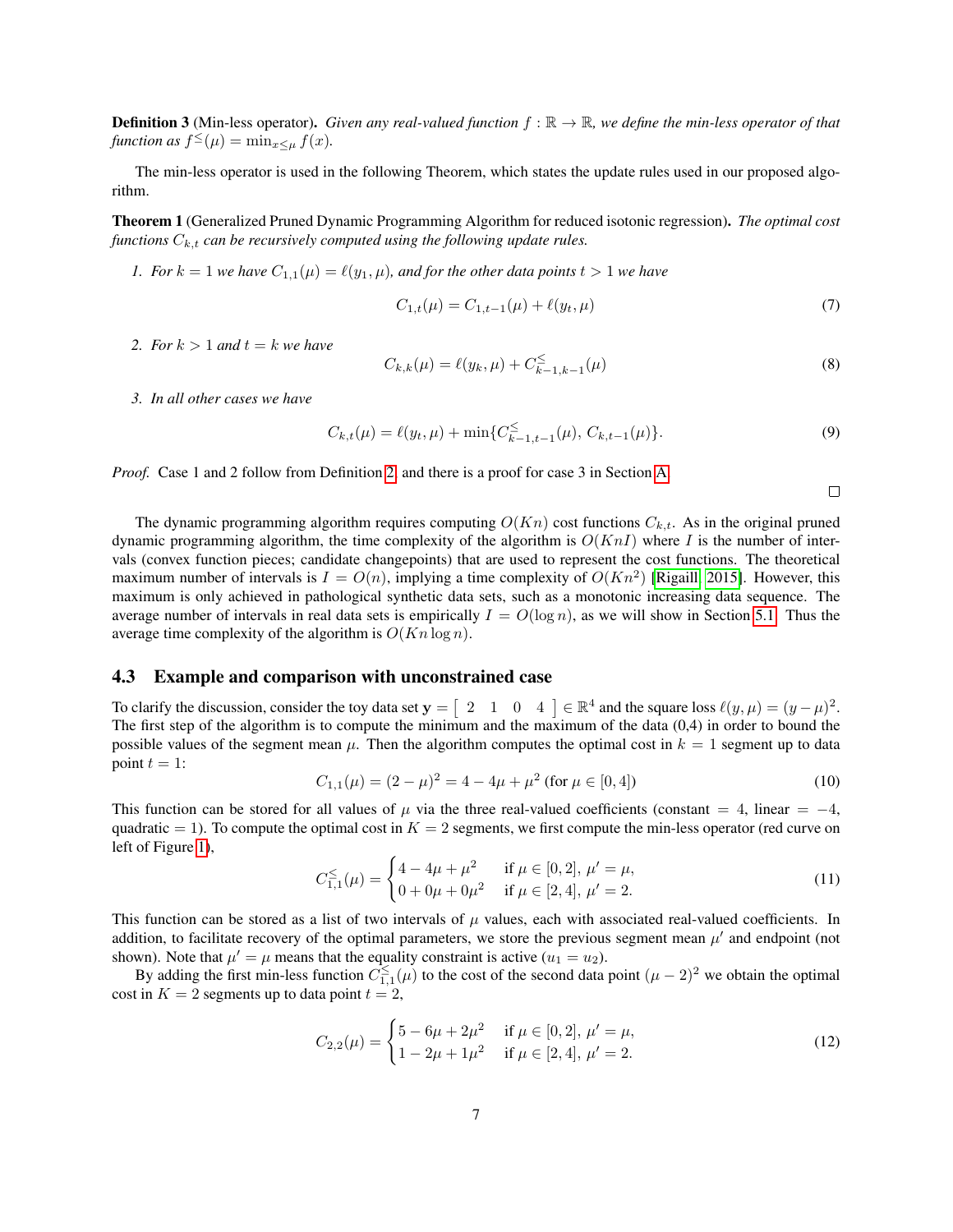

<span id="page-7-2"></span>Figure 2: Demonstration of GPDPA for the PeakSeg model [\(13\)](#page-7-1) with  $k = 3$  segments. Cost functions are stored as piecewise functions on intervals (black dots show limits between function pieces). Left: the min  $M_{3,34}$  is the minimum of two functions:  $C_{2,34}^{\geq}$  is the cost if the second segment ends at data point  $t = 34$  (the min-more operator forces a non-increasing change after), and  $C_{3,34}$  is the cost if the second segment ends before that. **Middle:** the cost  $C_{3,35}$  is the sum of the min  $M_{3,34}$  and the cost of the next data point  $\ell_{35}$ . Right: in the next step, all previously considered changepoints are pruned (cost  $C_{3,35}$ ), since the model with a the second segment ending at data point  $t = 35$  is always less costly ( $C_{2,35}^{\geq}$ ).

Note that the minimum of this function is achieved at  $\mu = 1.5$  which occurs in the first of the two function pieces (red curve on right of Figure [1\)](#page-5-2), with an equality constraint active. This implies the optimal model up to data point  $t = 2$ with  $k = 2$  non-decreasing segment means actually has no change  $(u_1 = u_2 = 1.5)$ . In contrast, the minimum of the cost computed by the unconstrained algorithm is at  $u_2 = 1$  (grey curve on right of Figure [1\)](#page-5-2), resulting in a change down from  $u_1 = 2$ .

#### <span id="page-7-0"></span>4.4 The PeakSeg up-down constraint

The PeakSeg model described by [Hocking et al.](#page-20-3) [\[2015\]](#page-20-3) is the most likely segmentation where the first change is up, all up changes are followed by down changes, and all down changes are followed by up changes. More precisely, the constrained optimization problem can be stated as

<span id="page-7-1"></span>
$$
\underset{\substack{\mathbf{u}\in\mathbb{R}^K\\ \text{subject to}}} {\text{minimize}} \sum_{k=1}^K h_{t_{k-1},t_k}(u_k)
$$
\n
$$
\text{subject to}} \qquad u_{k-1} \le u_k \ \forall k \in \{2, 4, \dots\},
$$
\n
$$
u_{k-1} \ge u_k \ \forall k \in \{3, 5, \dots\}.
$$
\n
$$
(13)
$$

Our proposed Generalized Pruned Dynamic Programming Algorithm (GPDPA) can be used to solve the PeakSeg problem. The initialization  $k = 1$  is the same as in the reduced isotonic regression solver (Section [4.2\)](#page-5-0). The dynamic programming updates for even  $k \in \{2, 4, \dots\}$  are also the same. However, to constrain non-increasing changes, the updates for odd  $k \in \{3, 5, \dots\}$  are

$$
C_{k,t}(\mu) = \ell(y_t, \mu) + \min\{C_{k-1,t-1}^{\geq}(\mu), C_{k,t-1}(\mu)\},\tag{14}
$$

where the min-more operator is defined for any function  $f : \mathbb{R} \to \mathbb{R}$  as  $f^{\geq}(\mu) = \min_{x \geq \mu} f(x)$ . Figure [2](#page-7-2) shows the geometric interpretation of the min-more operator, along with an example of how the  $\min\{\}$  operation performs pruning. We implemented this algorithm using the Poisson loss  $\ell(y, \mu) = \mu - y \log \mu$ , since our application in Section [5](#page-8-1) is on count data  $y \in \mathbb{Z}_+ = \{0, 1, 2, \dots\}$ . We implemented this algorithm in C++, and our free/opensource code is available as the PeakSegPDPA function in the coseg R package for constrained optimal segmentation (<https://github.com/tdhock/coseg>). Implementation details can be found in Section [B.](#page-12-1)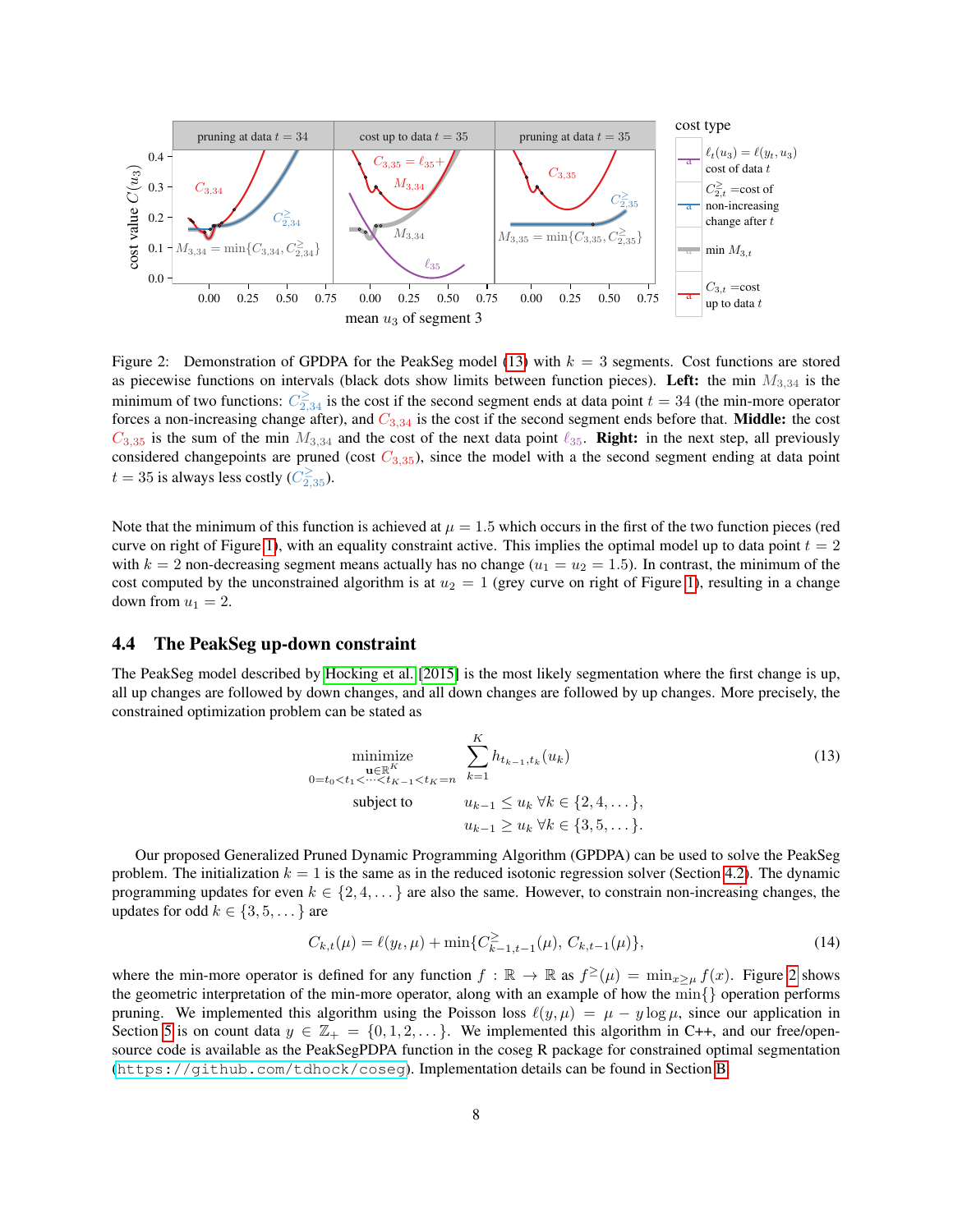#### <span id="page-8-0"></span>4.5 General affine inequality constraints between adjacent segment means

In this section we briefly discuss how our proposed Generalized Pruned Dynamic Programming Algorithm (GPDPA) can be used to solve any optimization problem with affine inequality constraints between adjacent segment means. For each change  $k \in \{1, \ldots, K-1\}$ , let  $a_k, b_k, c_k \in \mathbb{R}$  be arbitrary coefficients that define affine functions  $g_k(u_k, u_{k+1}) =$  $a_ku_k + b_ku_{k+1} + c_k$ . The changepoint detection problem with general affine constraints is

<span id="page-8-2"></span>
$$
\underset{0=t_0 < t_1 < \dots < t_K - 1 < t_K = n}{\text{minimize}} \sum_{k=1}^K h_{t_{k-1}, t_k}(u_k) \tag{15}
$$
\n
$$
\text{subject to} \quad \forall k \in \{1, \dots, K - 1\},
$$
\n
$$
g_k(u_k, u_{k+1}) \le 0.
$$

Some examples of models that are special cases:

- 1. If we take all  $a_k, b_k, c_k = 0$  then the constraints are trivially satisfied, we recover the unconstrained segment neighborhood problem [\(2\)](#page-4-4).
- 2. If we take all  $a_k = 1$ ,  $b_k = -1$  and  $c_k = 0$  we recover the reduced isotonic regression problem [\(5\)](#page-5-1).
- 3. For the PeakSeg problem [\(13\)](#page-7-1), we take all  $c_k = 0$ . For odd  $k \in \{1, 3, \dots\}$  we take  $a_k = 1$ ,  $b_k = -1$  and for even  $k \in \{2, 4, \dots\}$  we take  $a_k = -1, b_k = 1$ .

To solve these problems, we need to compute the analog of the min-less/more operator, which we call the constrained minimization operator. For any cost function  $f : \mathbb{R} \to \mathbb{R}$  and constraint function  $g : \mathbb{R} \times \mathbb{R} \to \mathbb{R}$ , we define the constrained minimization operator  $f^g : \mathbb{R} \to \mathbb{R}$  as

<span id="page-8-3"></span>
$$
f^g(u_k) = \min_{u_{k-1}: g(u_{k-1}, u_k) \le 0} f(u_{k-1}).
$$
\n(16)

When q is affine, the constrained minimization operator is either non-decreasing or non-increasing. In this case it can be computed using a simple algorithm that scans the piecewise function  $f$  either from left to right or right to left. When a local minimum is found, its value is recorded, and a constant function piece is added (for details see pseudocode for MinLess algorithm in Section [B.2\)](#page-14-0). The constrained minimization operator is used in the following general dynamic programming update rule which can be used to compute the solution to [\(15\)](#page-8-2)

$$
C_{k,t}(\mu) = \ell(y_t, \mu) + \min\{C_{k,t-1}(\mu), C_{k-1,t-1}^{g_{k-1}}(\mu)\}.
$$
\n(17)

We note that this update rule is valid for constraint functions  $g$  more general than affine functions. However, the closed-form computation of the constrained minimization operator [\(16\)](#page-8-3) would possibly be much more difficult for these more general constraint functions (e.g. quadratic constraint functions).

## <span id="page-8-1"></span>5 Results on peak detection in ChIP-seq data

The real data analysis problem that motivates this work is the detection of peaks in ChIP-seq data [\[Bailey et al.,](#page-20-2) [2013\]](#page-20-2), which are typically represented as a vector of non-negative counts  $y \in \mathbb{Z}_+^n$  of aligned sequence reads for n continguous bases in a genome. Data sizes are between  $n = 10^5$  (maximum of the benchmark we consider) and  $n = 10<sup>8</sup>$  (largest region with no gaps in the human genome hg19). A peak detector can be represented as a function  $c(y) \in \{0,1\}^n$  for binary classification at every base position. The positive class is peaks (genomic regions with large values, representing protein binding or modification) and the negative class is background noise (small values).

In the supervised learning framework of [Hocking et al.](#page-20-11)  $[2016]$ , a data set consists of m count data vectors  $y_1, \ldots, y_m$  along with labels  $L_1, \ldots, L_m$  that identify regions with and without peaks. Briefly, the number of errors  $E[c(\mathbf{y}_i), L_i]$  is the total of false positives (negative labels with a predicted peak) plus false negatives (positive labels with no predicted peak). The benchmark consists of seven histone ChIP-seq data sets, each with a different peak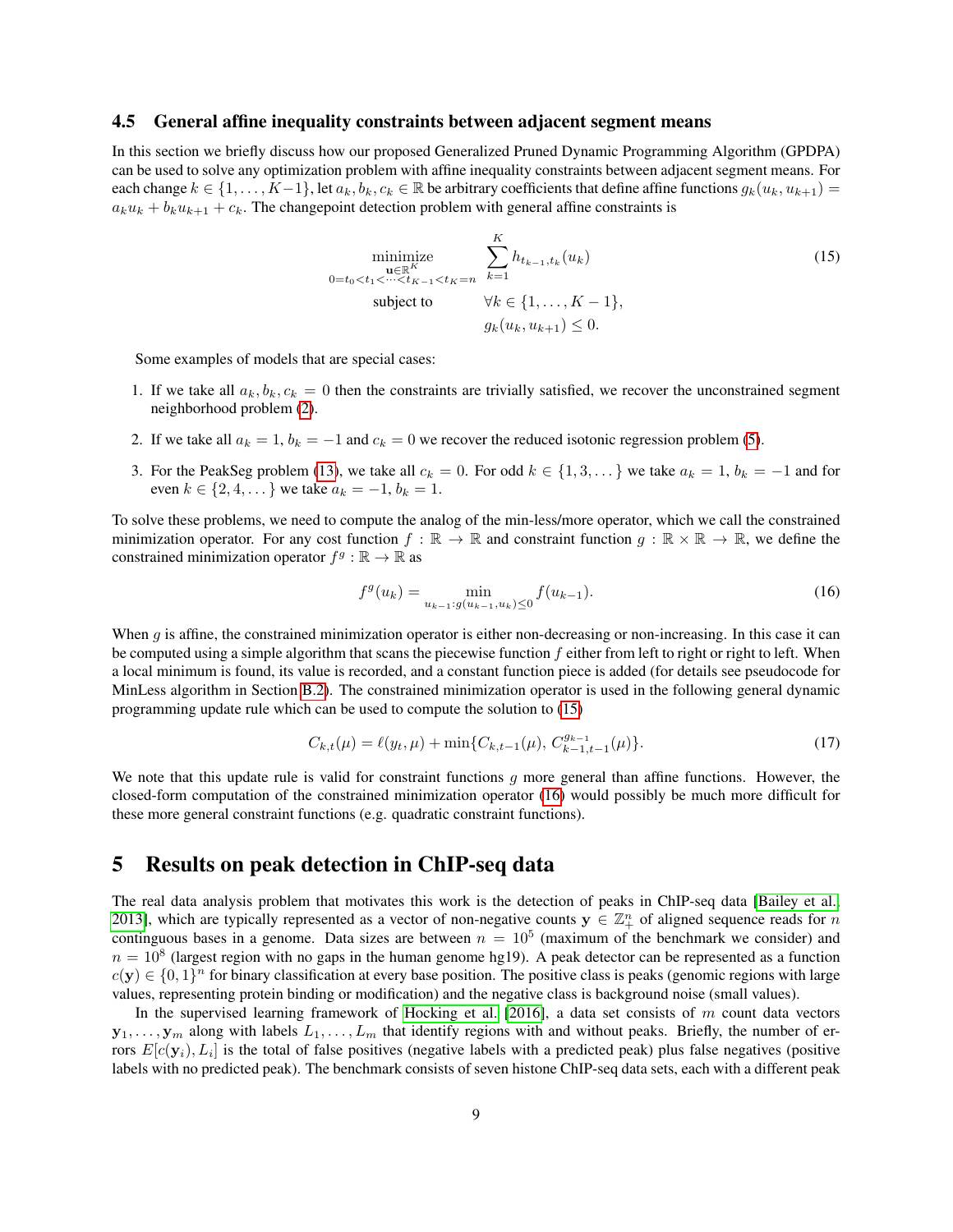

<span id="page-9-1"></span>Figure 3: Empirical speed analysis on 2752 count data vectors from the histone mark ChIP-seq benchmark. For each vector we ran the GPDPA with the up-down constraint and a max of  $K = 19$  segments. The expected time complexity is  $O(KnI)$  where I is the average number of intervals (function pieces; candidate changepoints) stored in the  $C_{k,t}$ cost functions. Left: number of intervals stored is  $I = O(\log n)$  (median, inter-quartile range, and maximum over all data points t and segments k). Right: time complexity of the GPDPA is  $O(n \log n)$  (median line and min/max band).

pattern (experiment type, labeler, cell types). The goal in each data set is to learn the pattern encoded in the labels, and find a classifier  $c$  that minimizes the total number of incorrectly predicted labels in a held-out test set:

$$
\underset{c}{\text{minimize}} \sum_{i=1}^{m} E\left[c(\mathbf{y}_i), L_i\right]. \tag{18}
$$

[Hocking et al.](#page-20-3) [\[2015\]](#page-20-3) proposed a constrained dynamic programming algorithm (CDPA) to approximately compute the optimal changepoints, subject to the PeakSeg up-down constraint (Section [4.4\)](#page-7-0). The CDPA has been shown to achieve state-of-the-art peak detection accuracy, by classifying even-numbered segments k as peaks, and oddnumbered segments k as background noise. However, its quadratic  $O(Kn^2)$  time complexity makes it too slow to run on large ChIP-seq data sets.

In this section, we show that our proposed GPDPA can be used to overcome this speed drawback, while maintaining state-of-the-art accuracy. To show the importance of enforcing the up-down constraint, we consider the unconstrained Pruned Dynamic Programming Algorithm (PDPA) of [Rigaill](#page-21-0) [\[2010\]](#page-21-0) as a baseline (Table [1\)](#page-2-3). We also compare against two popular heuristics from the bioinformatics literature, in order to demonstrate that constrained optimization algorithms such as the CDPA and GPDPA are more accurate.

#### <span id="page-9-0"></span>5.1 Empirical time complexity in ChIP-seq data

The ChIP-seq benchmark consists of seven labeled histone data sets. Overall there are 2752 count data vectors  $y_i$  to segment, varying in size from  $n = 87$  to  $n = 263169$  data. For each count data vector  $y_i$ , we ran each algorithm (CDPA, PDPA, GDPDA) with a maximum of  $K = 19$  segments. This implies a maximum of 9 peaks (one for each even-numbered segment), which is more than enough in these relatively small data sets. To analyze the empirical time complexity, we recorded the number of intervals stored in the  $C_{k,t}$  cost functions (Section [4\)](#page-4-2), as well as the computation time in seconds.

As in the PDPA, the time complexity of our proposed GPDPA is  $O(KnI)$ , which depends on the number of intervals I (candidate changepoints) stored in the  $C_{k,t}$  cost functions [\[Rigaill, 2015\]](#page-21-8). We observed that the number of intervals stored by the GPDPA increases as a sub-linear function of the number of data points  $n$  (left of Figure [3\)](#page-9-1). For the largest data set ( $n = 263169$ ), the algorithm only stored median=16 and maximum=43 intervals. The most intervals stored was 253 for one data set with  $n = 7776$ . These results suggest that our proposed GPDPA only stores on average  $O(\log n)$  intervals (possible changepoints), as in the original PDPA. The overall empirical time complexity is thus  $O(Kn \log n)$  for K segments and n data points.

We recorded the timings of each algorithm for computing models with up to  $K = 19$  segments (a total of 10 peak models  $k \in \{1, 3, ..., 19\}$ , from 0 to 9 peaks). Since K is constant, the expected time complexity was  $O(n^2)$  for the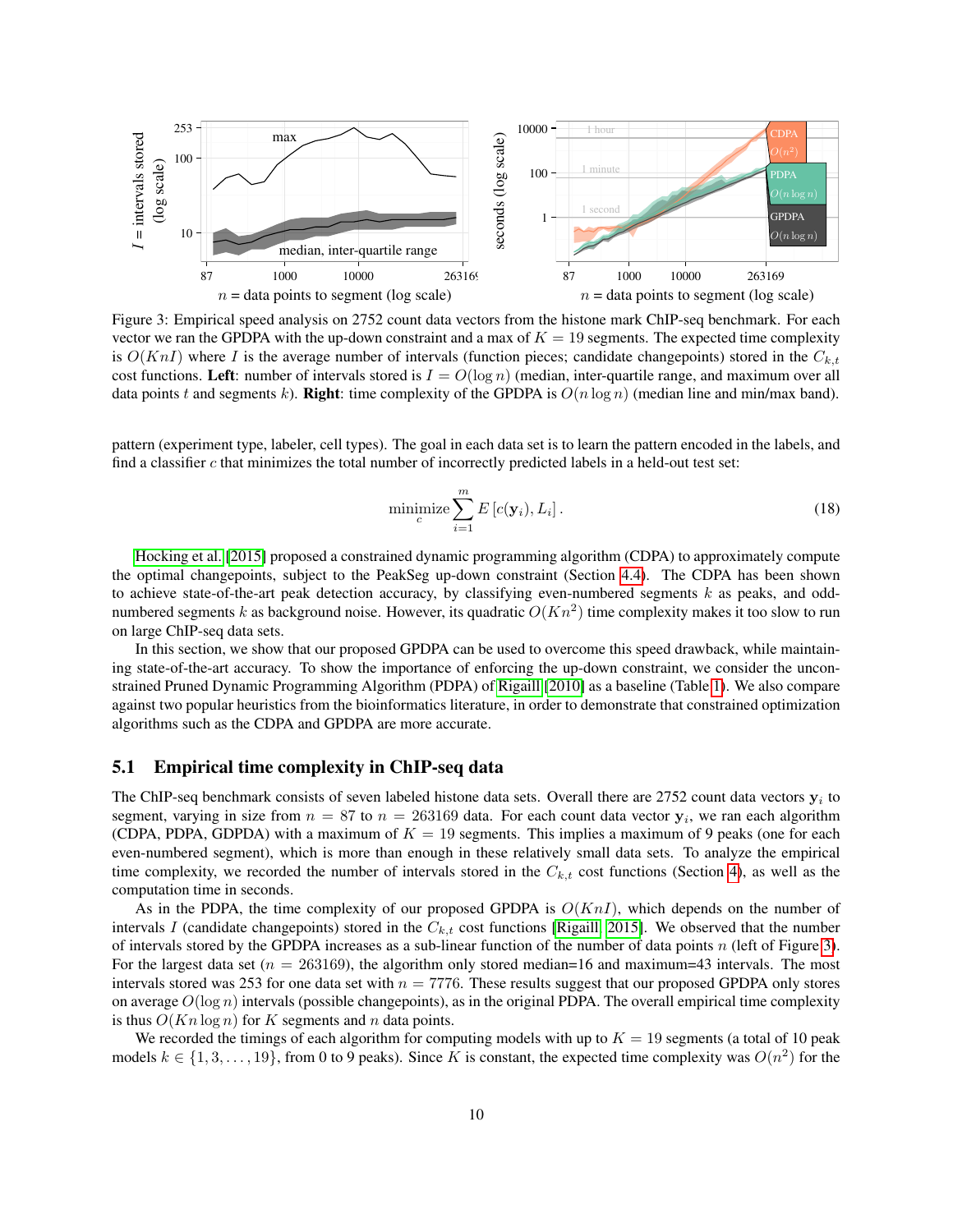

<span id="page-10-1"></span>Figure 4: Four-fold cross-validation was used to estimate peak detection accuracy. Each panel shows one of seven ChIP-seq data sets, labeled by experiment (Broad H3K36me3), labeler (AM), and cell types (immune). Each black circle shows test AUC in one of four cross-validation folds, the shaded grey circle is the mean, and the vertical line is the maximum mean in each data set. It is clear that the proposed GPDPA is just as accurate as the previous state-ofthe-art CDPA, and both are more accurate than the other baseline methods.

CDPA and  $O(n \log n)$  for the PDPA and GPDPA. In agreement with these expectations, our proposed GPDPA shows  $O(n \log n)$  asymptotic timings similar to the PDPA (right of Figure [3\)](#page-9-1).

It is clear that the  $O(n^2)$  CDPA algorithm is slower than the other two algorithms, especially for larger data sets. For the largest count data vector ( $n = 263169$ ), the CDPA took over two hours, but the GPDPA took only about two minutes. Our proposed GPDPA is nearly as fast as MACS [\[Zhang et al., 2008\]](#page-21-9), a heuristic from the bioinformatics literature which took about 1 minute to compute 10 peak models for this data set.

The total computation time to process all 2752 count data vectors was 156 hours for the CDPA, and only 6 hours for the GPDPA (26 times faster). Overall, these results suggest that our proposed GPDPA enjoys  $O(n \log n)$  time complexity in ChIP-seq data, which makes it possible to use for very large data sets.

#### <span id="page-10-0"></span>5.2 Test accuracy in ChIP-seq data

For the optimal changepoint detection algorithms (CDPA, PDPA, GPDPA), the prediction problem simplifies to selecting the number of segments  $K_i \in \{1, 3, ..., 19\}$  for each data vector i, resulting in a predicted peak vector  $c^{Ki}(\mathbf{y}_i) \in \{0,1\}^n$ . We select the number of segments using an oracle penalty  $K_i^{\lambda} = \arg \min_k l_{ik} + \lambda o_{ik}$  [\[Cleynen](#page-21-10) [and Lebarbier, 2014\]](#page-21-10), where  $l_{ik}$  is the Poisson loss and  $o_{ik}$  is the oracle model complexity for the model with k segments for data vector i. The problem thus simplifies to learning a scalar penalty constant  $\lambda$ ,

$$
\underset{\lambda}{\text{minimize}} \sum_{i=1}^{m} E\left[c^{K_i^{\lambda}}(\mathbf{y}_i), L_i\right].
$$
\n(19)

To demonstrate that changepoint detection algorithms are more accurate than typical heuristics from the bioinformatics literature, we also compared with the MACS and HMCanBroad methods [\[Zhang et al., 2008,](#page-21-9) [Ashoor et al.,](#page-20-12) [2013\]](#page-20-12). MACS is a popular heuristic for data with a sharp peak pattern such as H3K4me3, and HMCanBroad is a popular heuristic for data with a broad peak pattern such as H3K36me3. Although they are not designed for supervised learning, we trained them by performing grid search over a single significance threshold parameter (qvalue for MACS and finalThreshold for HMCanBroad).

In each of the seven data sets in the histone benchmark, we performed four-fold cross-validation and computed test AUC (area under the Receiver Operating Characteristic curve) to estimate the accuracy of each algorithm. The previous algorithm with state-of-the-art accuracy on this benchmark was the CDPA, which enforces the up-down constraint on segment means. We expected our proposed GPDPA to perform just as well, since it also enforces that constraint. In agreement with our expectation, we observed that the CDPA and GPDPA yield comparable test AUC in all seven data sets (Figure [4\)](#page-10-1). In contrast, the unconstrained PDPA had much lower test AUC in several data sets, because of lower true positive rates. These results provide convincing evidence that the constraint is necessary for optimal peak detection accuracy.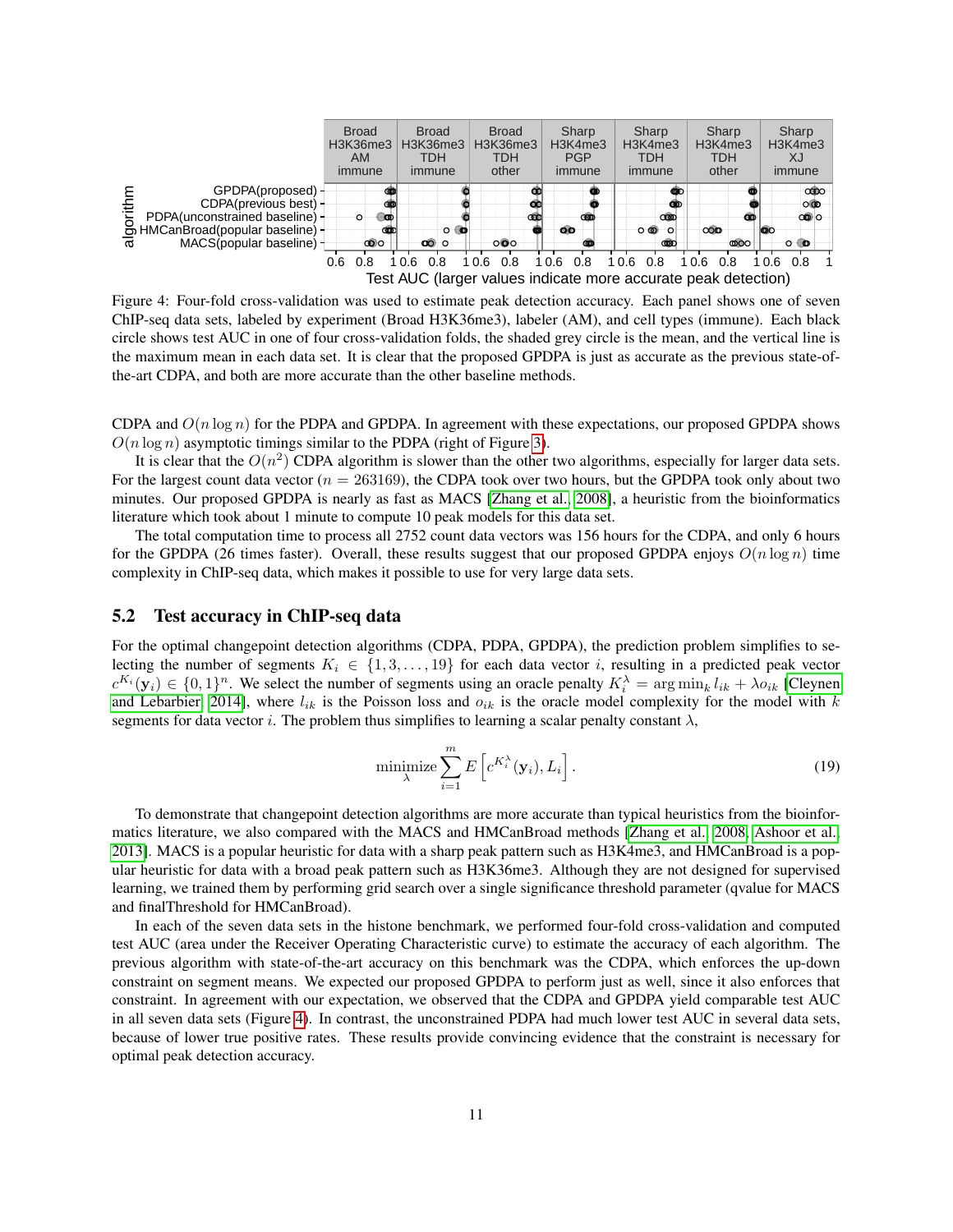Since the baseline HMCanBroad algorithm was designed for data with a broad peak pattern, we expected it to perform well in the H3K36me3 data. In agreement with this expectation, HMCanBroad showed state-of-the-art test AUC in two H3K36me3 data sets (broad peak pattern), but was very inaccurate in four H3K4me3 data sets (sharp peak pattern). We expected the baseline MACS algorithm to perform well in the H3K4me3 data sets, since it was designed for data with a sharp peak pattern. In contrast to this expectation, MACS had test AUC values much lower than the optimization-based algorithms in all seven data sets (Figure [4\)](#page-10-1). These results suggest that constrained optimal changepoint detection algorithms are more accurate than the heuristics from the bioinformatics literature.

# <span id="page-11-0"></span>6 Discussion and conclusions

Algorithms for changepoint detection can be classified in terms of time complexity, optimality, constraints, and pruning techniques (Table 1). In this paper, we investigated generalizing the functional pruning technique originally discovered by [Rigaill](#page-21-0) [\[2010\]](#page-21-0) and [Johnson](#page-20-7) [\[2011\]](#page-20-7). We showed that the functional pruning technique can be used to compute optimal changepoints subject to affine constraints on adjacent segment mean parameters.

We showed that our proposed Generalized Pruned Dynamic Programming Algorithm (GPDPA) enjoys the same log-linear  $O(Kn \log n)$  time complexity as the original unconstrained PDPA, when applied to peak detection in ChIPseq data sets (Figure [3\)](#page-9-1). However, we observed that the up-down constrained GPDPA is much more accurate than the unconstrained PDPA (Figure [4\)](#page-10-1). These results suggest that the up-down constraint is necessary for computing a changepoint model with optimal peak detection accuracy. Indeed, we observed that the GPDPA enjoys the same state-of-the-art accuracy as the previous best, the relatively slow quadratic  $O(Kn^2)$  time CDPA.

We observed that the heuristic algorithms which are popular in the bioinformatics literature (MACS, HMCan-Broad) are much less accurate than the optimal changepoint detection algorithms (CDPA, PDPA, GPDPA). In the past these sub-optimal heuristics have been preferred because of their speed. For example, the CDPA took 2 hours to compute 10 peak models in the largest data set in the ChIP-seq benchmark, whereas the GPDPA took 2 minutes, and the MACS heuristic took 1 minute. Using our proposed GPDPA, it is now possible to compute highly accurate models in an amount of time that is comparable to heuristic algorithms. Our proposed GPDPA can now be used as an optimal alternative to heuristic algorithms, even for large data sets.

For future work we will be interested in exploring pruning techniques for other constrained changepoint models. When the number of expected changepoints grows with the number of data points, then  $K = O(n)$  and our proposed GPDPA has  $O(n^2 \log n)$  average time complexity (since it computes all models with  $1, \ldots, K$  segments). We have already started modifying the GPDPA for optimal partitioning [\[Jackson et al., 2005\]](#page-20-4), which results in the Generalized Functional Prunining Optimal Partitioning (GFPOP) algorithm (Section [B.5\)](#page-17-0). It computes the K-segment model for a single penalty constant  $\lambda$  (without computing models with  $1, \ldots, K-1$  segments) in  $O(n \log n)$  time.

# <span id="page-11-1"></span>7 Reproducible Research Statement

The source code and data used to create this manuscript (including all figures) is available at [https://github.](https://github.com/tdhock/PeakSegFPOP-paper) [com/tdhock/PeakSegFPOP-paper](https://github.com/tdhock/PeakSegFPOP-paper)

# <span id="page-11-2"></span>8 Acknowledgements

This work was supported by a Discovery Frontiers project grant, "The Cancer Genome Collaboratory," jointly sponsored by the Natural Sciences and Engineering Research Council (NSERC), Genome Canada (GC), the Canadian Institutes of Health Research (CIHR) and the Canada Foundation for Innovation (CFI).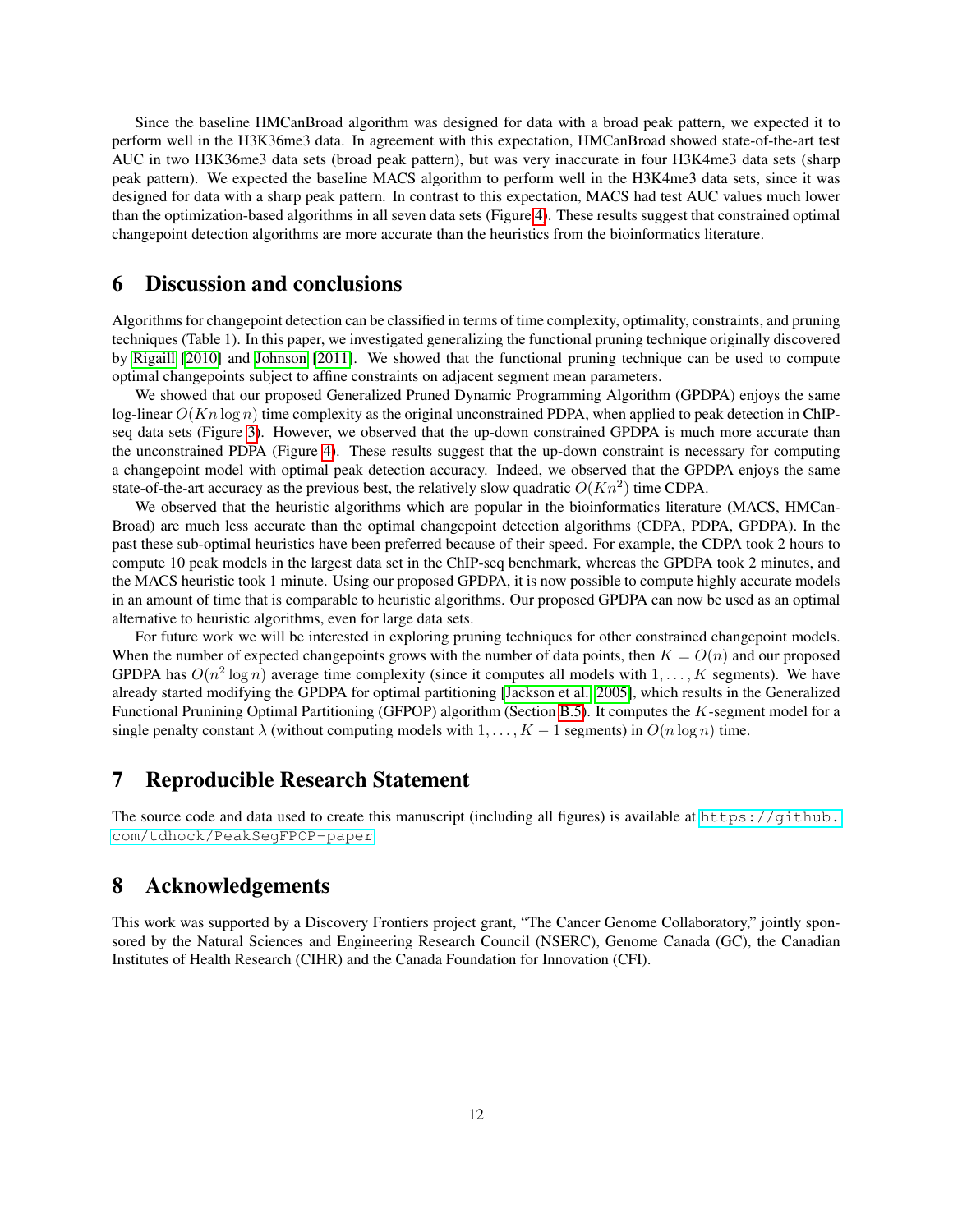The supplementary materials begin on this page.

# <span id="page-12-0"></span>A Proof of optimality of dynamic programming algorithm

In this section we give a proof of Theorem [1.](#page-6-1)

*Proof.* Case 1 and 2 follow from the definition of  $C_{K,t}(u)$ .

We now focus on case 3. First notice that by definition of  $C_{K,t+1}(u)$  (i.e. the optimal segmentation) we must have  $C_{K,t+1}(u) \leq C_{K,t}(u) + \ell(y_t, u)$  and also  $C_{K,t+1}(u) \leq C_{K-1,t}(u) + \ell(y_t, u)$ . Thus we have  $C_{K,t+1}(u) \leq C_{K,t+1}(u)$  $\min\{C_{K,t}(u), C_{K-1,t}(u)\} + \ell(y_{t+1}, u).$ 

Now let us assume,

$$
C_{K,t+1}(u) < \min\{C_{K,t}(u), C_{K-1,t}(u)\} + \ell(y_{t+1}, u).
$$

We will show that this lead to a contradiction.

We consider the optimal segmentation  $(\mathbf{u}, \mathbf{t}) \in \mathcal{I}_{t+1}^K$  which achieves the optimum of  $C_{K,t+1}(u)$ . We consider two possible cases:

**Scenario 1:**  $t_K < t$ . Define t' such that for all  $i < K$ , we have  $t'_i = t_i$  and  $t'_K = t$ . We have  $(\mathbf{u}, \mathbf{t}') \in \mathcal{I}_t^K$ . We can thus decompose  $C_{K,t+1}(u)$  as

$$
C_{K,t+1}(u) = \sum_{k=1}^{K} h_{t'_{k-1},t'_{k}}(u_k) + \ell(y_{t+1},u).
$$

By assumption we would recover  $\sum_{k=1}^{K} h_{t_{k-1},t_k'}(u_k) < C_{K,t}(u)$  which is a contradiction by definition of  $C_{K,t}(u)$ .

**Scenario 2:**  $t_K = t$ . Define t' such that for all  $i < K - 1$ , we have  $t'_i = t_i$  and  $t'_{K-1} = t$ . Also define u' such that for all  $k \leq K - 1$ , we have  $u'_k = u_k$ . Thus  $(\mathbf{u}', \mathbf{t}') \in \mathcal{I}_t^{K-1}$ , and can then decompose  $C_{K,t+1}(u)$  as

$$
C_{K,t+1}(u) = \sum_{k=1}^{K} h_{t'_{k-1},t'_{k}}(u'_{k}) + \ell(y_{t+1},u).
$$

By assumption we would recover  $\sum_{k=1}^{K-1} h_{t'_{k-1},t'_{k}}(u'_{k}) < C_{K-1,t}(u)$  which is a contradiction by definition of  $C_{K-1,t}(u)$ .

 $\Box$ 

We have thus proved that the dynamic programming update rules can be used for computing the optimal cost functions  $C_{k,t}$ .

# <span id="page-12-1"></span>B Algorithm pseudocode

In this section we give pseudocode for our proposed Generalized Pruned Dynamic Programming Algorithm (GPDPA), and related algorithms.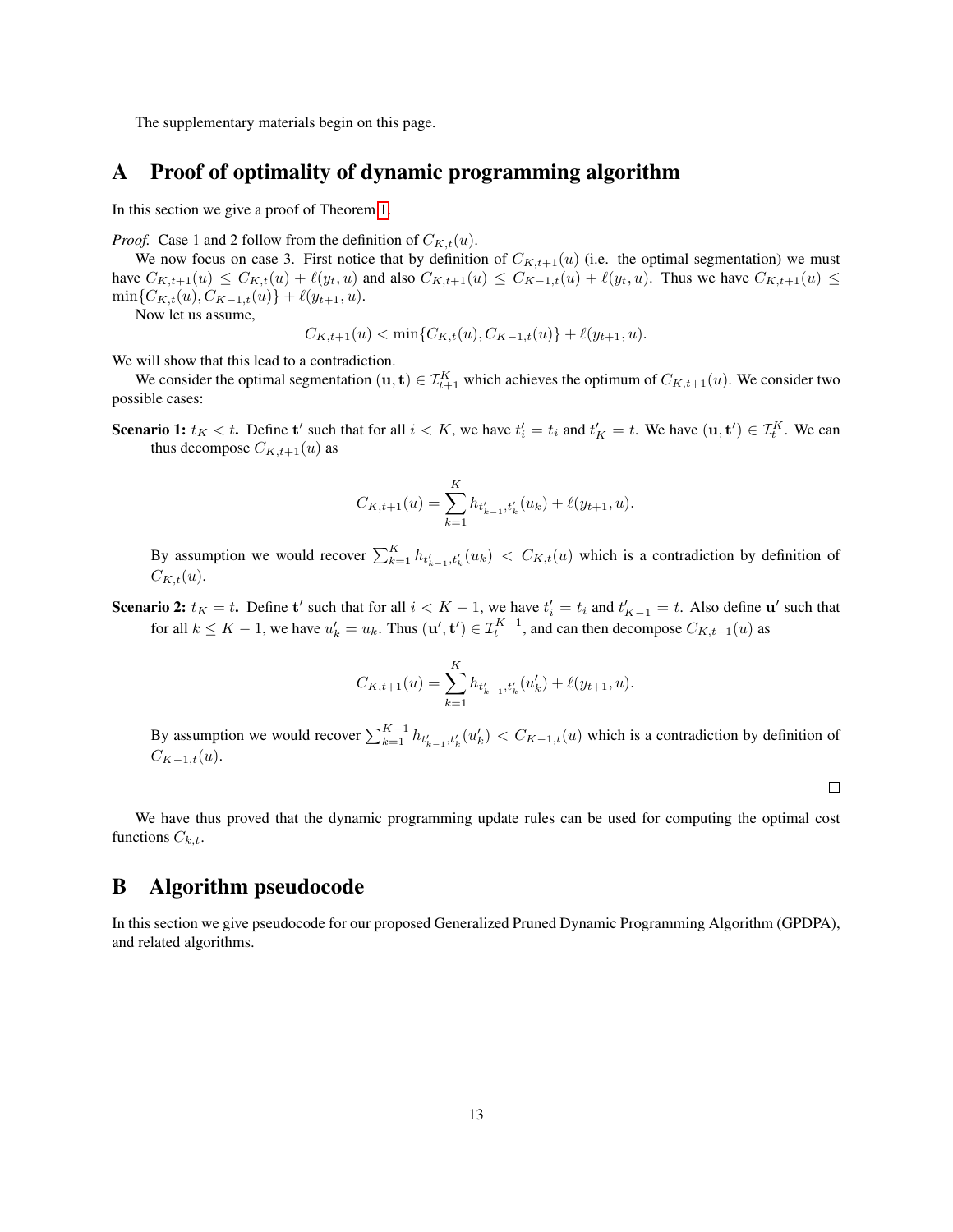#### <span id="page-13-0"></span>B.1 GPDPA for reduced isotonic regression

We begin by providing a pseudocode solver for the simplest case, the reduced isotonic regression problem. We propose the following data structures and sub-routines for the computation:

- FunctionPiece: a data structure which represents one piece of a  $C_{k,t}(u)$  cost function (for one interval of mean values u). It has coefficients which depend on the convex loss function  $\ell$  (for the square loss it has three realvalued coefficients a, b, c which define a function  $au^2+bu+c$ ). It also has two real-valued elements for min/max mean values  $[\underline{u}, \overline{u}]$  of this interval, meaning the function  $C_{k,t}(u) = au^2 + bu + c$  for all  $u \in [\underline{u}, \overline{u}]$ . Finally it stores a previous segment endpoint  $t'$  (integer) and mean  $u'$  (real).
- FunctionPieceList: an ordered list of FunctionPiece objects, which exactly stores a cost function  $C_{k,t}(u)$  for all values of last segment mean u.
- OnePiece $(y, \underline{u}, \overline{u})$ : a sub-routine that initializes a FunctionPieceList with just one FunctionPiece  $\ell(y, u)$  defined on  $[u, \overline{u}]$ .
- MinLess $(t, f)$ : an algorithm that inputs a changepoint and a FunctionPieceList, and outputs the corresponding min-less operator  $f^{\leq}$  (another FunctionPieceList), with the previous changepoint set to  $t' = t$  for each of its pieces. This algorithm also needs to store the previous mean value  $u'$  for each of the function pieces (see pseudocode below).
- MinOfTwo( $f_1, f_2$ ): an algorithm that inputs two FunctionPieceList objects, and outputs another Function-PieceList object which is their minimum.
- ArgMin(f): an algorithm that inputs a FunctionPieceList and outputs three values: the optimal mean  $u^* =$  $\arg \min_u f(u)$ , the previous segment end t' and mean u'.
- FindMean $(u, f)$  an algorithm that inputs a mean value and a FunctionPieceList. It finds the FunctionPiece in f with mean  $u \in [\underline{u}, \overline{u}]$  contained in its interval, then outputs the previous segment end  $t'$  and mean  $u'$  stored in that FunctionPiece.

The above data structures and sub-routines are used in the following pseudocode, which describes the GPDPA for solving the reduced isotonic regression problem.

<span id="page-13-1"></span>Algorithm 1 Generalized Pruned Dynamic Programming Algorithm (GPDPA) for solving the reduced isotonic regression problem.

- 1: Input: data set  $y \in \mathbb{R}^n$ , maximum number of segments  $K \in \{2, \ldots, n\}$ .
- <span id="page-13-3"></span><span id="page-13-2"></span>2: Output: matrices of optimal segment means  $U \in \mathbb{R}^{K \times K}$  and ends  $T \in \{1, ..., n\}^{K \times K}$
- 3: Compute min y and max  $\overline{y}$  of y.
- 4:  $C_{1,1} \leftarrow$  OnePiece $(y_1, y, \overline{y})$
- 5: for data points t from  $\overline{2}$  to n:
- <span id="page-13-8"></span><span id="page-13-4"></span>6:  $C_{1,t}$  ← OnePiece $(y_t, y, \overline{y})$  +  $C_{1,t-1}$
- <span id="page-13-5"></span>7: for segments k from 2 to K: for data points t from k to n: // dynamic programming
- <span id="page-13-7"></span>8: min\_prev ← MinLess $(t-1, C_{k-1,t-1})$  // this is  $C_{k-1,t-1}^{\leq}$
- <span id="page-13-6"></span>9: min\_new ← min\_prev if  $t = k$ , else MinOfTwo(min\_prev,  $C_{k,t-1}$ )
- 10:  $C_{k,t} \leftarrow \min_{\text{new}} + \text{OnePiece}(y_t, y, \overline{y})$
- <span id="page-13-9"></span>11: for segments  $k$  from 1 to  $K: \mathcal{U}$  decoding for every model size  $k$
- <span id="page-13-12"></span><span id="page-13-11"></span>12:  $u^*, t', u' \leftarrow \text{ArgMin}(C_{k,n})$
- 13:  $U_{k,k} \leftarrow u^*$ ;  $T_{k,k} \leftarrow t'/l$  store mean of segment k and end of segment  $k-1$
- 14: for segment s from  $k 1$  to 1: // decoding for every segment  $s < k$
- <span id="page-13-14"></span><span id="page-13-13"></span><span id="page-13-10"></span>15: if  $u' < \infty$ :  $u^* \leftarrow u'$  // equality constraint active,  $u_s = u_{s+1}$
- 16:  $v', u' \leftarrow \text{FindMean}(u^*, C_{s,t'})$
- 17:  $U_{k,s} \leftarrow u^*$ ;  $T_{k,s} \leftarrow t'$  // store mean of segment s and end of segment s 1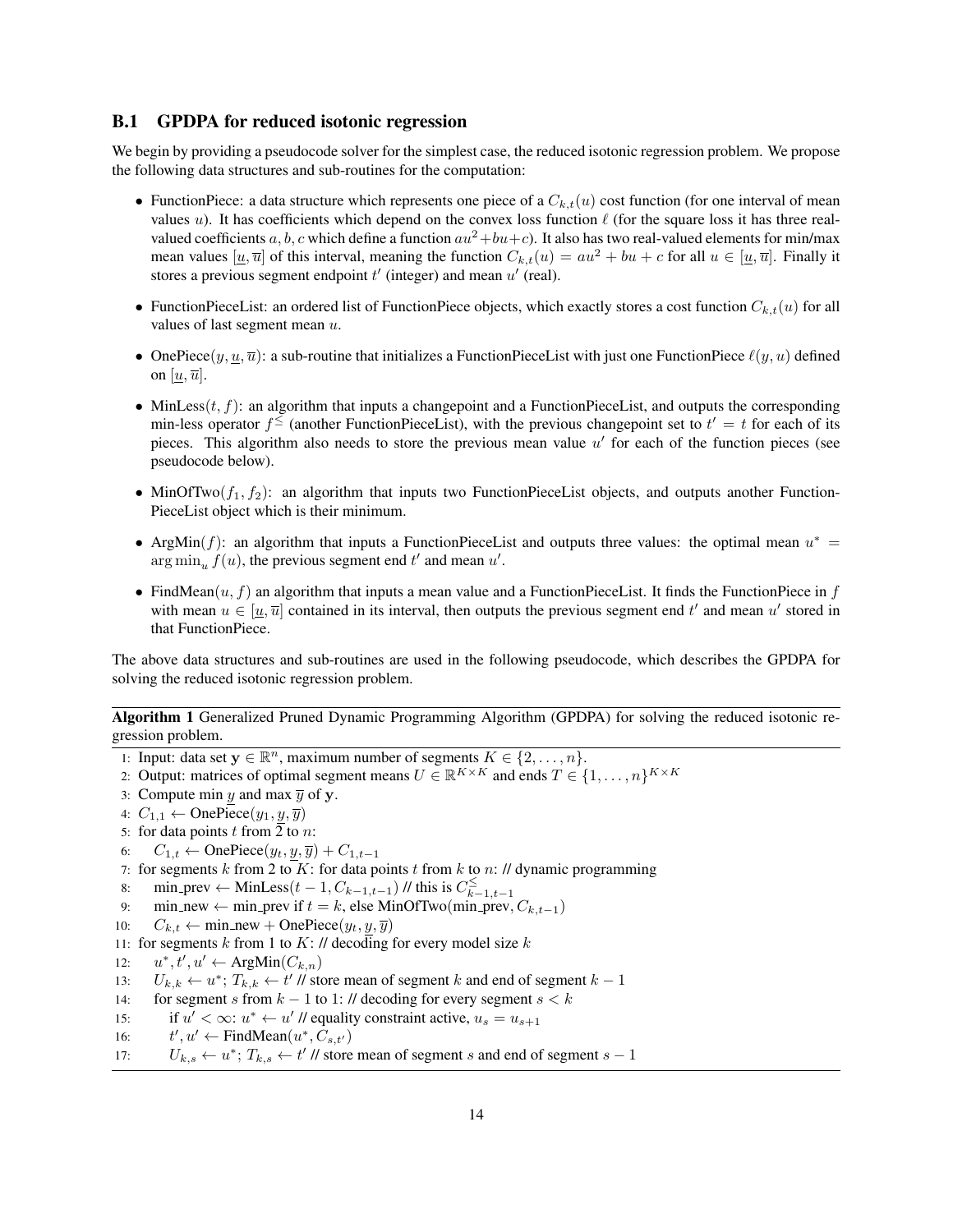Algorithm [1](#page-13-1) begins by computing the min/max on line [3.](#page-13-2) The main storage of the algorithm is  $C_{k,t}$ , which should be initialized as a  $K \times n$  array of empty FunctionPieceList objects. The computation of  $C_{1,t}$  for all t occurs on lines [4](#page-13-3)[–6.](#page-13-4)

The dynamic programming updates occur in the for loops on lines [7](#page-13-5)[–10.](#page-13-6) Line [8](#page-13-7) uses the MinLess sub-routine to compute the temporary FunctionPieceList min prev (which represents the function  $C_{k-1,t-1}^{\leq}$ ). Line [9](#page-13-8) sets the temporary FunctionPieceList min new to the cost of the only possible changepoint if  $t = k$ ; otherwise, it uses the MinOfTwo sub-routine to compute the cost of the best changepoint for every possible mean value. Line [10](#page-13-6) adds the cost of data point t, and stores the resulting FunctionPieceList in  $C_{k,t}$ .

The decoding of the optimal segment mean U (a  $K \times K$  array of real numbers) and end T (a  $K \times K$  array of integers) variables occurs in the for loops on lines  $11-17$ . For a given model size k, the decoding begins on line [12](#page-13-11) by using the ArgMin sub-routine to solve  $u^* = \arg \min_u C_{k,n}(u)$  (the optimal values for the previous segment end  $t'$ and mean  $u'$  are also returned). Now we know that  $u^*$  is the optimal mean of the last  $(k$ -th) segment, which occurs from data point  $t' + 1$  to n. These values are stored in  $U_{k,k}$  and  $T_{k,k}$  (line [13\)](#page-13-12). And we already know that the optimal mean of segment  $k - 1$  is u'. Note that the  $u' = \infty$  flag means that the equality constraint is active (line [15\)](#page-13-13). The decoding of the other segments  $s < k$  proceeds using the FindMean sub-routine (line [16\)](#page-13-14). It takes the cost  $C_{s,t'}$  of the best model in s segments up to data point  $t'$ , finds the FunctionPiece that stores the cost of  $u^*$ , and returns the new optimal values of the previous segment end  $t'$  and mean  $u'$ . The mean of segment s is stored in  $U_{k,s}$  and the end of segment  $s - 1$  is stored in  $T_{k,s}$  (line [17\)](#page-13-10).

The time complexity of Algorithm [1](#page-13-1) is  $O(KnI)$  where I is the complexity of the MinLess and MinOfTwo subroutines, which is linear in the number of intervals (FunctionPiece objects) that are used to represent the cost functions. There are pathological synthetic data sets for which the number of intervals  $I = O(n)$ , implying a time complexity of  $O(Kn^2)$ . However, the average number of intervals in real data sets is empirically  $I = O(\log n)$ , so the average time complexity of Algorithm [1](#page-13-1) is  $O(Kn \log n)$ .

#### <span id="page-14-0"></span>B.2 MinLess algorithm

The MinLess algorithm implements the min-less operator  $f^{\leq}$  (Definition [3\)](#page-6-2), which is an essential sub-routine of the GPDPA. The following sub-routines are used to implement the MinLess algorithm.

- GetCost $(p, u)$ : an algorithm that takes a FunctionPiece object p, and a mean value u, and computes the cost at u. For a square loss FunctionPiece p with coefficients  $a, b, c \in \mathbb{R}$ , we have GetCost $(p, u) = au^2 + bu + c$ .
- OptimalMean(p): an algorithm that takes one FunctionPiece object, and computes the optimal mean value. For a square loss FunctionPiece p we have OptimalMean $(p) = -b/(2a)$ .
- ComputeRoots $(p, d)$ : an algorithm that takes one FunctionPiece object, and computes the solutions to  $p(u) = d$ . For the square loss we propose to use the quadratic formula. For other convex losses that do not have closed form expressions for their roots, we propose to use Newton's root finding method. Note that for some constants d there are no roots, and the algorithm needs to report that.
- f. push piece  $(\underline{u}, \overline{u}, p, u')$ : push a new FunctionPiece at the end of FunctionPieceList f, with coefficients defined by FunctionPiece p, on interval  $[\underline{u}, \overline{u}]$ , with previous segment mean set to u'.
- ConstPiece(c): sub-routine that initializes a FunctionPiece p with constant cost c (for the square loss it sets  $a = b = 0$  in  $au^2 + bu + c$ ).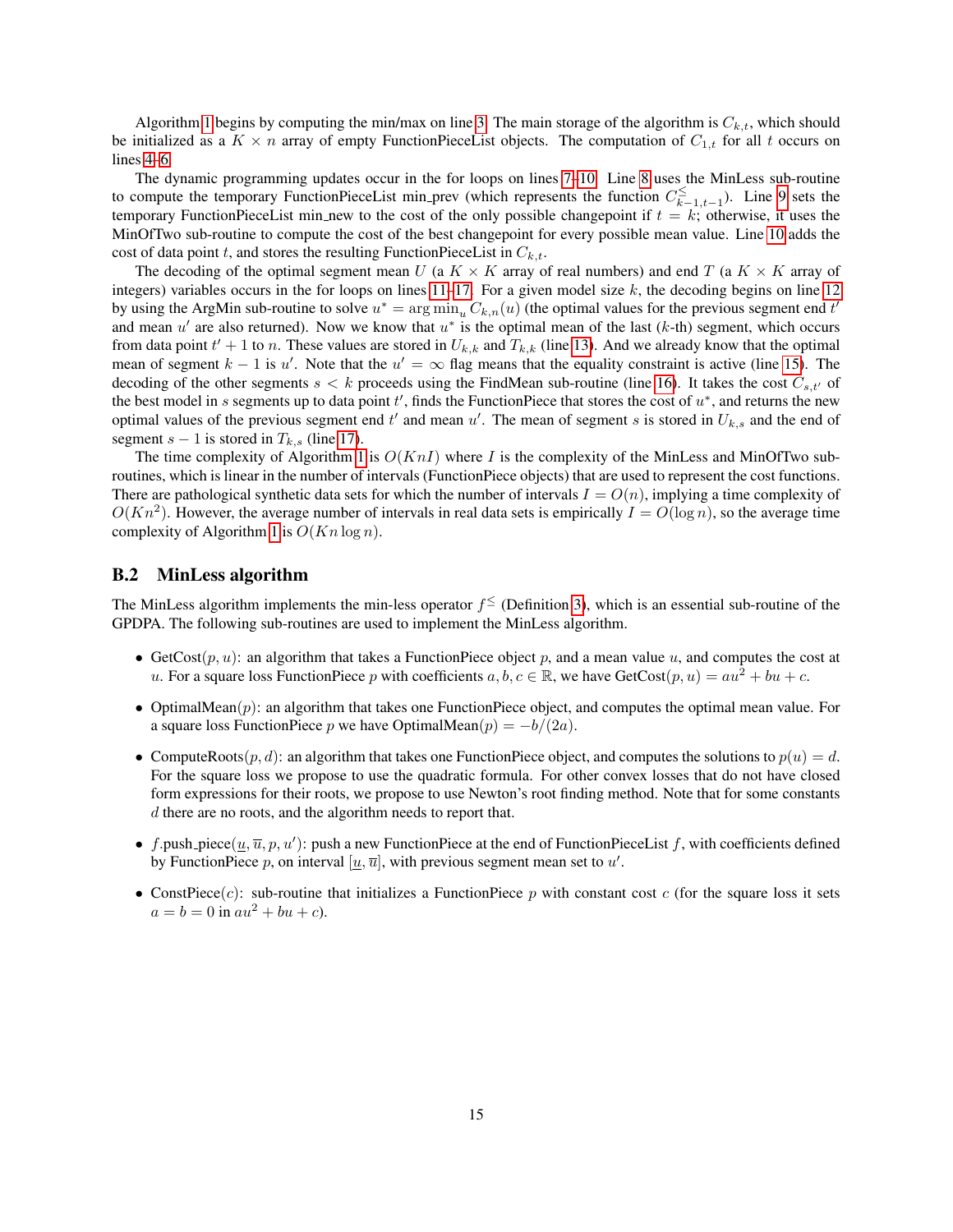<span id="page-15-1"></span>Algorithm 2 MinLess algorithm.

|     | 1: Input: The previous segment end $t_{prev}$ (an integer), and $f_{in}$ (a FunctionPieceList). |
|-----|-------------------------------------------------------------------------------------------------|
|     | 2: Output: FunctionPieceList $f_{\text{out}}$ , initialized as an empty list.                   |
|     | 3: prev_cost $\leftarrow \infty$                                                                |
|     | 4: new_lower_limit $\leftarrow$ LowerLimit( $f_{\text{in}}[0]$ ).                               |
|     | 5: $i \leftarrow 0$ ; // start at FunctionPiece on the left                                     |
|     | 6: while $i <$ Length $(f_{\text{in}})$ : // continue until Function Piece on the right         |
| 7:  | FunctionPiece $p \leftarrow f_{\text{in}}[i]$                                                   |
| 8:  | if prev_cost = $\infty$ : // look for min in this interval.                                     |
| 9:  | candidate_mean $\leftarrow$ OptimalMean(p)                                                      |
| 10: | if LowerLimit $(p)$ < candidate_mean < UpperLimit $(p)$ :                                       |
| 11: | new_upper_limit $\leftarrow$ candidate_mean // Minimum found in this interval.                  |
| 12: | $prev\_cost \leftarrow GetCost(p, candidate\_mean)$                                             |
| 13: | $prev_mean \leftarrow candidate_mean$                                                           |
| 14: | else: // No minimum in this interval.                                                           |
| 15: | new_upper_limit $\leftarrow$ UpperLimit $(p)$                                                   |
| 16: | $f_{\text{out}}$ push piece (new lower limit, new upper limit, $p, \infty$ )                    |
| 17: | new_lower_limit ← new_upper_limit                                                               |
| 18: | $i \leftarrow i + 1$                                                                            |
| 19: | else: // look for equality of $p$ and prev_cost                                                 |
| 20: | $(small\_root, large\_root) \leftarrow ComputeRoots(p, prev\_cost)$                             |
| 21: | if LowerLimit $(p)$ < small_root < UpperLimit $(p)$ :                                           |
| 22: | f <sub>out</sub> .push_piece(new_lower_limit, small_root, ConstPiece(prev_cost), prev_mean)     |
| 23: | $new_lower_limit \leftarrow small_{root}$                                                       |
| 24: | prev_cost $\leftarrow \infty$                                                                   |
| 25: | else: // no equality in this interval                                                           |
| 26: | $i \leftarrow i + 1$ // continue to next Function Piece                                         |
|     | 27: if prev_cost $< \infty$ : // ending on constant piece                                       |
| 28: | $f_{\text{out}}$ .push_piece(new_lower_limit, UpperLimit(p), ConstPiece(prev_cost), prev_mean)  |
|     | 29: Set all previous segment end $t' = t_{prev}$ for all FunctionPieces in $f_{out}$            |

Consider Algorithm [2](#page-15-1) which contains pseudocode for the computation of the min-less operator. The algorithm initializes prev cost (line 3), which is a state variable that is used on line 8 to decide whether the algorithm should look for a local minimum or an intersection with a finite cost. Since prev cost is initially set to  $\infty$ , the algorithm begins by following the convex function pieces from left to right until finding a local minimum. If no minimum is found in a given convex FunctionPiece (line 15), it is simply pushed on to the end of the new FunctionPieceList (line 16). If a minimum occurs within an interval (line 10), the cost and mean are stored (lines  $11-12$ ), and a new convex FunctionPiece is created with upper limit ending at that mean value (line 16). Then the algorithm starts looking for another FunctionPiece with the same cost, by computing the smaller root of the convex loss function (line 20). When a FunctionPiece is found with a root in the interval (line 21), a new constant FunctionPiece is pushed (line 22), and the algorithm resumes searching for a minimum. At the end of the algorithm, a constant FunctionPiece is pushed if necessary (line 28). The complexity of this algorithm is  $O(I)$  where I is the number of FunctionPiece objects in  $f_{\text{in}}$ .

The algorithm which implements the min-more operator is analogous. Rather than searching from left to right, it searches from right to left. Rather than using the small root (line 21), it uses the large root.

#### <span id="page-15-0"></span>B.3 Implementation details

Some implementation details that we found to be important:

Weights for data sequences that contain repeats it is computationally advantageous to use a run-length encoding of the data, and a corresponding loss function. For example if the data sequence 5,1,1,1,0,0,5,5 is encoded as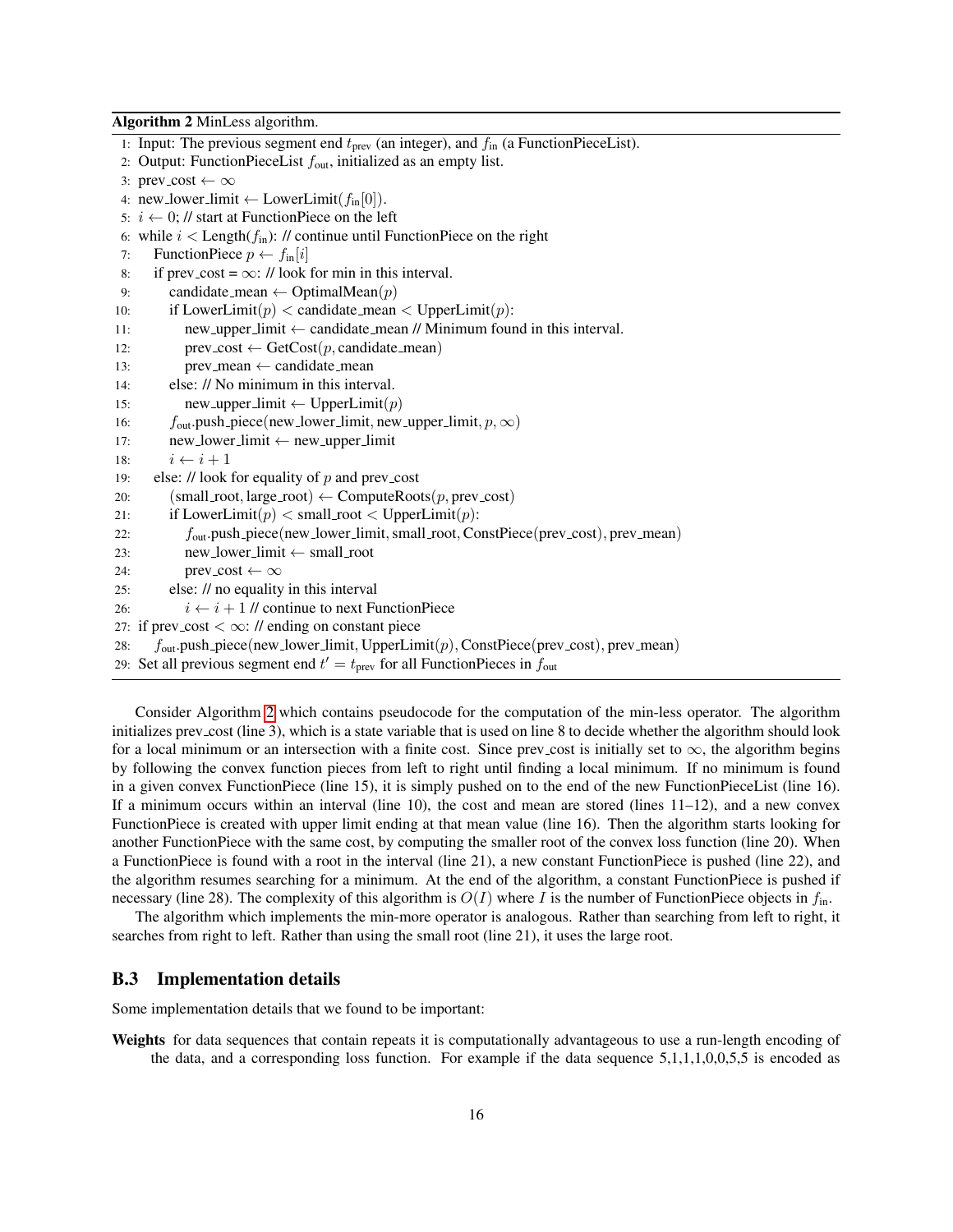|               | Segment Neighborhood   Optimal Partitioning |              |
|---------------|---------------------------------------------|--------------|
| unconstrained | <b>PDPA</b>                                 | <b>FPOP</b>  |
| constrained   | <b>GPDPA</b>                                | <b>GFPOP</b> |

<span id="page-16-1"></span>Table 2: Algorithms for solving constrained and unconstrained versions of the Segment Neighborhood and Optimal Partitioning problems. PDPA = Pruned Dynamic Programming Algorithm, FPOP = Functional Pruning Optimal Partitioning, G = Generalized (can handle affine constraints on adjacent segment means).

 $n = 4$  counts  $y_t$  5,1,0,5 with corresponding weights  $w_t$  1,3,2,2 then the Poisson loss function for mean  $\mu$  is  $\ell(y_t, w_t, \mu) = w_t(\mu - y_t \log \mu).$ 

**Mean cost** The text defines  $C_{k,t}$  functions as the total cost. However for very large data sets the cost values will be very large, resulting in numerical instability. To overcome this issue we instead implemented update rules using the mean cost. For weights  $W_t = \sum_{i=1}^t w_i$ , the update rule to compute the mean cost is

$$
C_{k,t}(\mu) = \frac{1}{W_t} \left[ \ell(y_t, \mu) + W_{t-1} \min \{ C_{k,t-1}(\mu), C_{k-1,t-1}^{\leq}(\mu) \} \right]
$$

- **Intervals in log(mean) space** For the Poisson model of non-negative count data  $y_t \in \{0, 1, 2, \dots\}$  there is no possible mean  $\mu$  value less than 0. We thus used  $\log(\mu)$  values to implement intervals in FunctionPiece objects. For example rather than storing  $\mu \in [0, 1]$  we store  $\log \mu \in [-\infty, 0]$ .
- Root finding For the ComputeRoots sub-routine for the Poisson loss, we used Newton root finding. For the larger root we solve  $a \log \mu + b\mu + c = 0$  (linear as  $\mu \to \infty$ ) and for the smaller root we solve  $ax + be^x + c = 0$  $(x = \log \mu)$ , linear as  $x \to -\infty$  and  $\mu \to 0$ ). We stop the root finding when the cost is near zero (absolute cost value less than  $10^{-12}$ ).
- **Storage** Since the dynamic programming update rule for  $C_{k,t}$  only depends on  $C_{k-1,t-1}^{\geq}$  and  $C_{k,t-1}$ , these are the only functions that need to be in memory, and the rest of the cost functions can be stored on disk (until the decoding step). We used the Berkeley DB Standard Template Library to store all the  $C_{k,t}$  as a vector of FunctionPieceList objects.

#### <span id="page-16-0"></span>B.4 Penalized version of reduced isotonic regression

[Maidstone et al.](#page-21-1) [\[2016\]](#page-21-1) proposed the Functional Pruning Optimal Partitioning (FPOP) algorithm to solve the "penalized" or "optimal partitioning" version of the segment neighborhood problem, where the constraint of K segments is replaced by a non-negative penalty  $\lambda \in \mathbb{R}_+$  on the number of changes in the objective function. Rather than computing all models from 1 to  $K$  segments (as in the PDPA), the FPOP algorithm computes the single model with  $K$  segments (without computing models from 1 to  $K - 1$  segments). The same penalization idea can be applied to models with affine constraints between adjacent segment means. The penalized version of the reduced isotonic regression problem [\(3\)](#page-4-5) can be stated as

<span id="page-16-2"></span>
$$
\underset{\substack{\mathbf{c}\in\{0,1\}^{n-1}\\ \text{subject to} \quad c_t=0\ \Rightarrow \ m_t=m_{t+1}}}{\sum_{t=1}^{n}\ell(y_t, m_t) + \lambda \sum_{t=1}^{n-1} I(c_t \neq 0)}\tag{20}
$$
\n
$$
\text{subject to} \quad c_t=0 \Rightarrow m_t=m_{t+1}
$$
\n
$$
c_t=1 \Rightarrow m_t \le m_{t+1}.
$$

Note that the  $c_t$  variable is a changepoint indicator. The same functional pruning techniques used for the GPDPA can be exploited to create a solver for this problem. This results in the Generalized Functional Pruning Optimal Partitioning Algorithm (GFPOP, see Table [2\)](#page-16-1).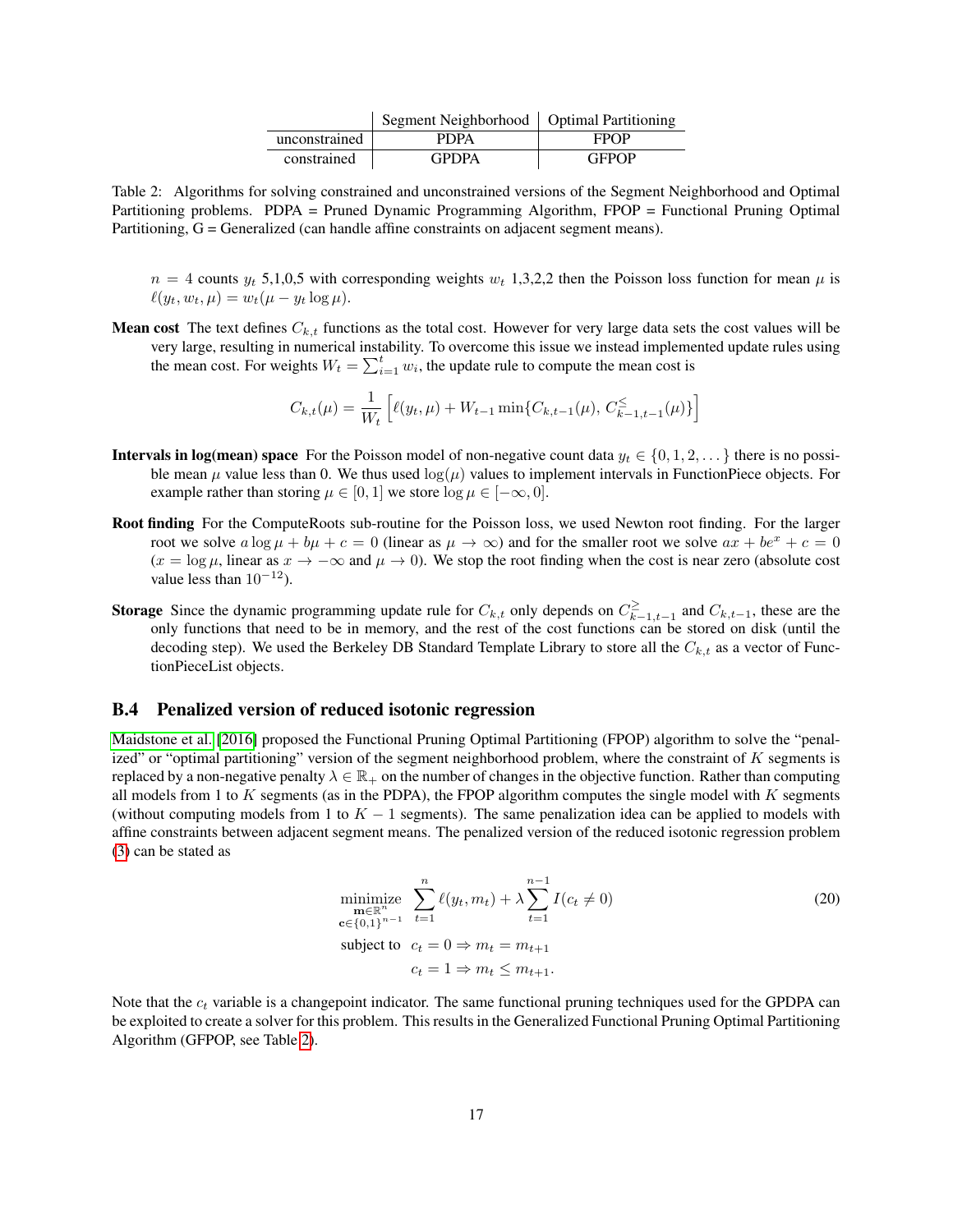Let  $\overline{C}_{\lambda,t}(u)$  be the penalized cost of the most likely segmentation up to data point t, with last segment mean u. The initialization for the first data point is  $\overline{C}_{\lambda,1}(u) = \ell(y_1, u)$ . The dynamic programming update rule for all data points  $t > 1$  is

<span id="page-17-9"></span><span id="page-17-6"></span><span id="page-17-5"></span><span id="page-17-3"></span><span id="page-17-2"></span>
$$
\overline{C}_{\lambda,t}(u) = \ell(y_t, u) + \min \{ \overline{C}_{\lambda,t-1}^{\leq}(u) + \lambda, \overline{C}_{\lambda,t-1}(u) \}. \tag{21}
$$

The same sub-routines described in Section [B.2](#page-14-0) can be used to implement the algorithm below, which solves the penalized reduced isotonic regression problem [\(20\)](#page-16-2).

<span id="page-17-1"></span>Algorithm 3 Generalized Functional Pruning Optimal Partitioning (GFPOP) for penalized reduced isotonic regression

- 1: Input: data set  $y \in \mathbb{R}^n$ , penalty constant  $\lambda \geq 0$ .
- 2: Output: vectors of optimal segment means  $U \in \mathbb{R}^n$  and ends  $T \in \{1, \ldots, n\}^n$
- 3: Compute min  $y$  and max  $\overline{y}$  of  $\mathbf{y}$ .
- 4:  $\overline{C}_{\lambda,1} \leftarrow$  OnePiece $(y_1, y, \overline{y})$
- 5: for data points  $t$  from 2 to  $n$ : // dynamic programming
- <span id="page-17-4"></span>6: min\_prev ←  $\lambda$  + MinLess $(t - 1, \overline{C}_{\lambda,t-1})$

7: min\_new ← MinOfTwo(min\_prev,  $\overline{C}_{\lambda,t-1}$ ) 8:  $\overline{C}_{\lambda,t} \leftarrow \min_{\lambda} \text{new} + \text{OnePiece}(y_t, y, \overline{y})$ 

<span id="page-17-7"></span>9:  $u^*, t', u' \leftarrow \text{ArgMin}(\overline{C}_{\lambda,n})$  // begin decoding

- 10:  $i \leftarrow 1; U_i \leftarrow u^*; T_i \leftarrow t'$
- 11: while  $t' > 0$ :
- <span id="page-17-8"></span>12: if  $u' < \infty$ :  $u^* \leftarrow u'$  $13:$  $v', u' \leftarrow \text{FindMean}(u^*, \overline{C}_{\lambda, t'})$
- 14:  $i \leftarrow i+1; U_i \leftarrow u^*; T_i \leftarrow t'$

Algorithm [3](#page-17-1) begins by computing the min/max (line [3\)](#page-17-2). The main storage of the algorithm is  $\overline{C}_{\lambda,t}$ , which should be initialized as an array of  $n$  empty FunctionPieceList objects.

The dynamic programming recursion in this algorithm has only one for loop over data points  $t$  (line [5\)](#page-17-3). The penalty constant  $\lambda$  is added to all of the function pieces that result from MinLess (line [6\)](#page-17-4), before computing MinOfTwo (line [7\)](#page-17-5). The last step of each dynamic programming update is to add the cost of the new data point (line [8\)](#page-17-6).

The decoding process on lines [9](#page-17-7)[–14](#page-17-8) is essentially the same as the GPDPA (Algorithm [1\)](#page-13-1). The last segment mean and second to last segment end are first stored on line [10](#page-17-9) in  $(U_1, T_1)$ . For each other segment i, the mean and previous segment end are stored on line [14](#page-17-8) in  $(U_i, T_i)$ . Note that there should be space to store  $(U_i, T_i)$  parameters for up to n segments. However, there are usually less than  $n$  segments, and the algorithm should return a special flag for unused parameters, for example  $(U_i = \infty, T_i = -1)$ .

The time complexity of Algorithm [3](#page-17-1) is  $O(nI)$ , where I is the time complexity of the MinLess and MinOfTwo sub-routines. As in the GPDPA, the time complexity of these sub-routines is linear in the number of intervals (FunctionPiece objects) that are used to represent the  $\overline{C}_{\lambda,t}$  cost functions. Since the number of intervals in real data is typically  $I = O(\log n)$  (see Section [5.1\)](#page-9-0), the overall time complexity of Algorithm [3](#page-17-1) is on average  $O(n \log n)$ .

#### <span id="page-17-0"></span>B.5 Generalized Functional Pruning Optimal Partitioning Solvers

The GFPOP algorithm can solve problems with more general constraints than reduced isotonic regression. Let  $G =$  $(V, E)$  be a directed graph that represents the model constraints (for examples see Figure [5\)](#page-18-0). The vertices  $V =$  $\{1, \ldots, |V|\}$  can be represented as integers, one for every distinct state. The edges  $E = \{1, \ldots, |E|\}$  is another set of integers, each of which represents one of the possible changes between states. Each edge/change  $c \in E$  has corresponding data  $(\underline{v}_c, \overline{v}_c, \lambda_c, g_c)$  which specifies a transition from state  $\underline{v}_c$  to state  $\overline{v}_c$ , with a penalty of  $\lambda_c \in \mathbb{R}_+$ , and a constraint function  $g_c : \mathbb{R} \times \mathbb{R} \to \mathbb{R}$ .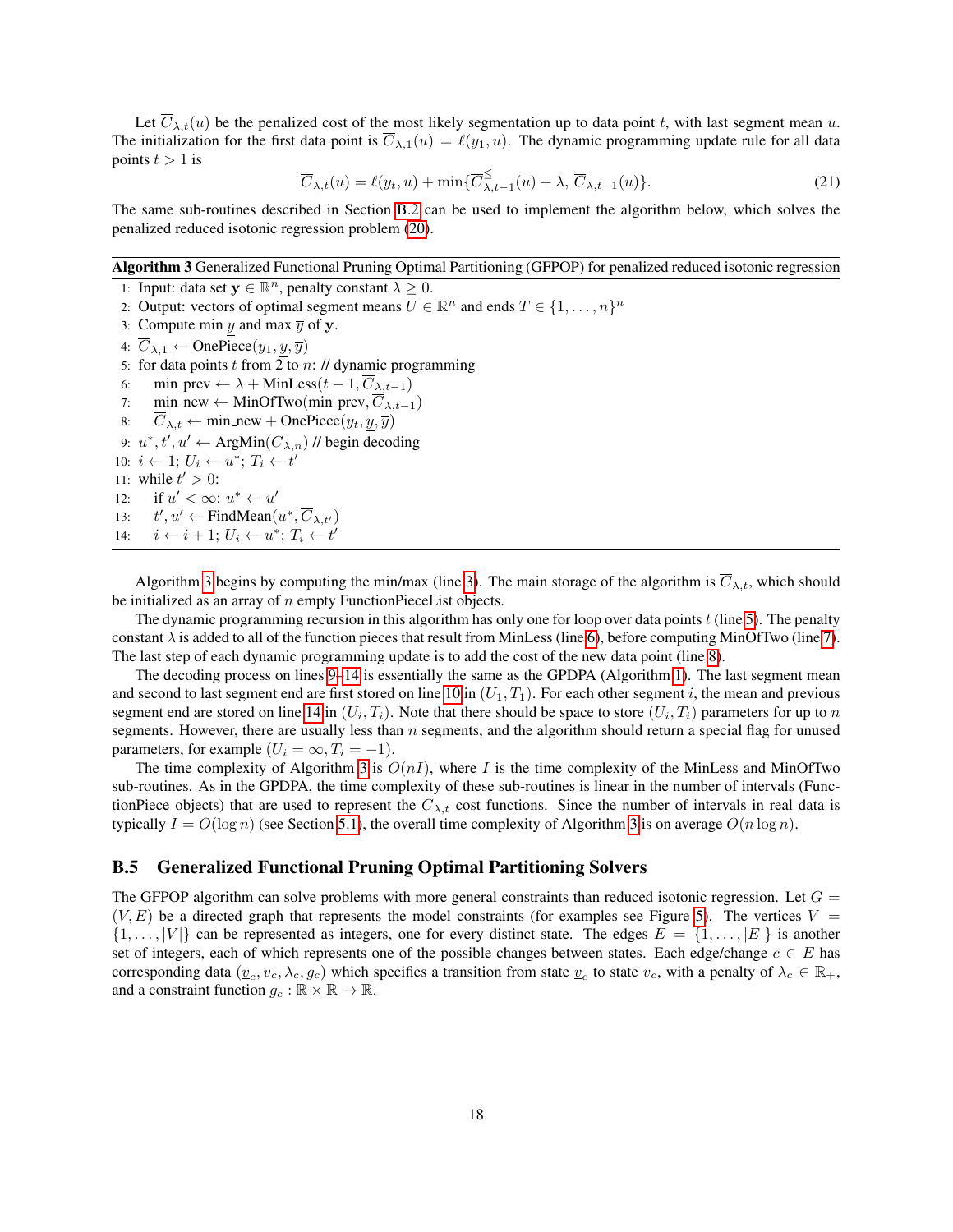

<span id="page-18-0"></span>Figure 5: Examples of state graphs for four models. Nodes represent states and edges represent changes. Each change has a corresponding penalty  $\lambda$ , and a function g that determines what types of changes are possible (g<sub>0</sub> any change, g<sub>↑</sub> non-decreasing,  $g_{\downarrow}$  non-increasing). Even if there is no edge from a node to itself, it is still possible to stay in the same state without introducing a changepoint and penalty. Note that the Unimodal regression state X should be interpreted as "can change X" e.g. up/down means "can change up/down."



<span id="page-18-1"></span>Figure 6: Computation graphs which represent the dynamic programming updates [\(23\)](#page-19-0) for the state graph models in Figure [5.](#page-18-0) Nodes represent cost functions  $C_{s,t}$  in each state s at data t and  $t + 1$ . Edges represent inputs to the min{} operation (solid for a changepoint, dotted for no change). For example in reduced isotonic regression,  $C_{1,t+1}(u) = \ell(y_{t+1}, u) + \min\{C_{1,t}(u), C_{1,t}^{g^+}(u) + \lambda\}.$ 

In the optimization problem below we also allow  $c = 0$ , which implies no penalty  $\lambda_0 = 0$ , and means no change:

$$
\underset{\substack{\mathbf{c} \in \{0, 1, \dots, |E|\}^{n-1} \\ e \in \{0, 1, \dots, |E|\}^{n-1}}}{\text{minimize}} \sum_{t=1}^{n} \ell(y_t, m_t) + \sum_{t=1}^{n-1} \lambda_{c_t}
$$
\n
$$
\text{subject to} \qquad c_t = 0 \Rightarrow m_t = m_{t+1} \text{ and } s_t = s_{t+1}
$$
\n
$$
c_t \neq 0 \Rightarrow g_{c_t}(m_t, m_{t+1}) \leq 0 \text{ and } (s_t, s_{t+1}) = (\underline{v}_{c_t}, \overline{v}_{c_t}).
$$
\n
$$
(22)
$$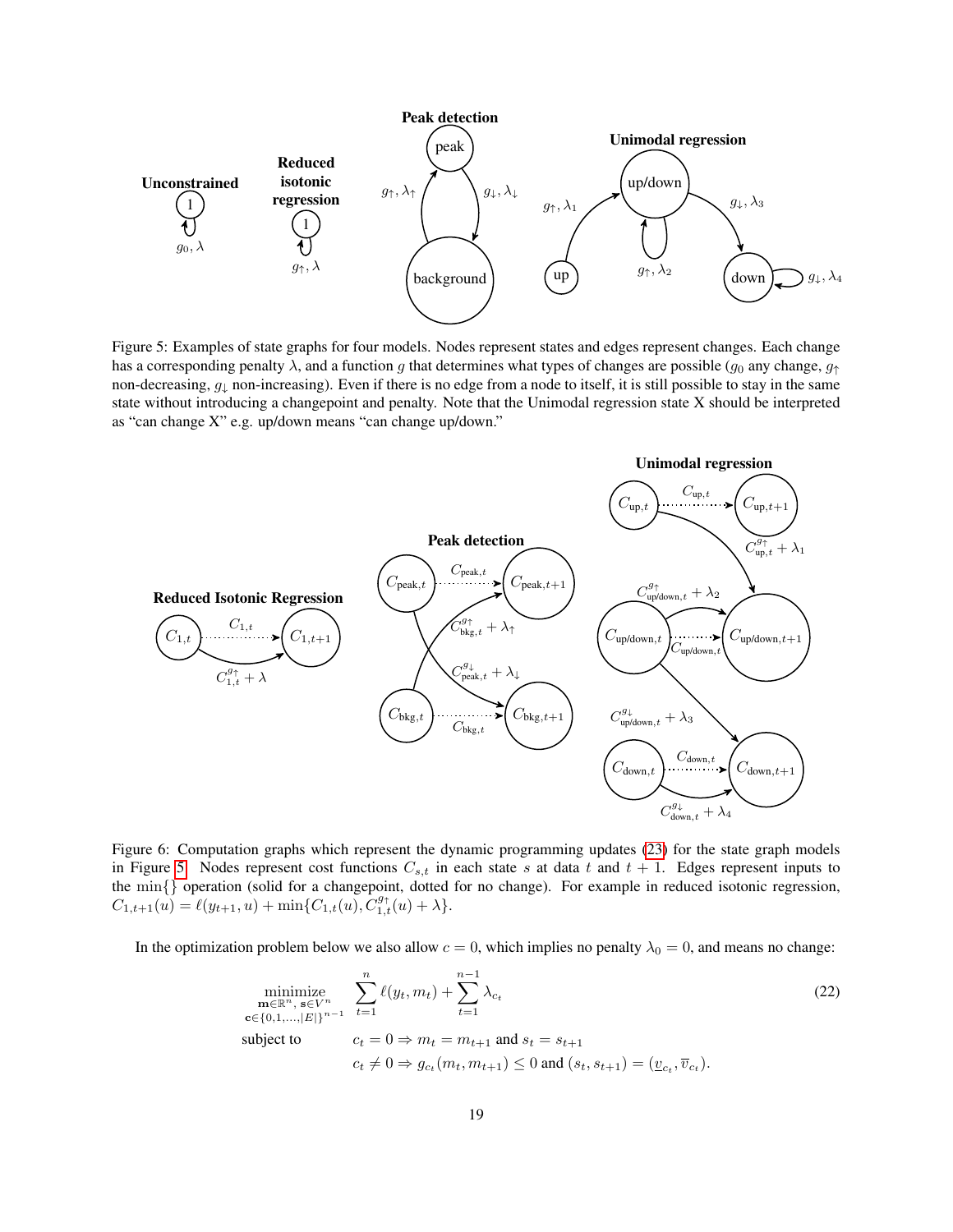If some states are desired at the start or end, then those constraints  $s_1 \in S$ ,  $s_n \in \overline{S}$  can also be enforced. To compute the solution to this optimization problem, we propose the following dynamic programming algorithm.

Let  $C_{s,t}(u)$  be the optimal cost with mean u and state s at data point t. This quantity can be recursively computed using dynamic programming. The initialization for the first data point is  $C_{s,1}(u) = \ell(y_1, u)$  for all states s. The dynamic programming update rule for all data points  $t > 1$  is

$$
C_{s,t}(u) = \ell(y_t, u) + \min\{M_{s,t-1}(u), C_{s,t-1}(u)\},\tag{23}
$$

where the minimum cost of all possible changes to state s from time point  $t - 1$  is

<span id="page-19-0"></span>
$$
M_{s,t-1}(u) = \min_{c \in E_s} C_{\underline{v}_c, t-1}^{g_c}(u) + \lambda_c,
$$
\n(24)

and the set of all changes going to state s is

$$
E_s = \{c \in E \mid \overline{v}_c = s\}.
$$
\n
$$
(25)
$$

The computations required for the dynamic programming updates [\(23\)](#page-19-0) can be visualized using a computation graph (Figure [6\)](#page-18-1).

The pseudocode for the algorithm which implements the dynamic programming updates [\(23\)](#page-19-0) is stated below.

<span id="page-19-1"></span>

|  | Algorithm 4 Generalized Functional Pruning Optimal Partitioning Algorithm, Dynamic Programming (GFPOP-DP) |  |  |  |  |  |
|--|-----------------------------------------------------------------------------------------------------------|--|--|--|--|--|
|  |                                                                                                           |  |  |  |  |  |

1: Input: data y and weights w (both size n), number of vertices/states  $|V|$ , starts  $S \subseteq V$ , edges/transitions E. 2: Allocate  $|V| \times n$  array of optimal cost functions  $C_{s,t}$ , each initialized to NULL. 3: for  $t$  from 1 to  $n$ : 4: if  $t = 1$ : 5: for s in  $S$ : // initialize cost for all possible starting states 6:  $C_{s,t} \leftarrow \text{InitialCost}(y_t, w_t)$ 7: else: 8: for s from 1 to  $|V|$ : 9: if  $C_{s,t-1}$  is NOT NULL: // previous cost in this state has been computed 10:  $C_{s,t} \leftarrow C_{s,t-1}$  // cost of staying in this state (no change) 11: for  $(v, \overline{v}, \lambda,$  ConstrainedCost) in E: 12: if  $C_{v,t-1}$  is NOT NULL: // previous cost has been computed 13: cost\_of\_change ← ConstrainedCost $(C_{v,t-1})$ 14: cost\_of\_change.set $(v, t - 1)$ 15: cost\_of\_change.addPenalty( $\lambda$ ) 16: if  $C_{\overline{v},t}$  is NULL: 17:  $C_{\overline{v},t} \leftarrow \text{cost_of-change}$ 18: else: 19:  $C_{\overline{v},t} \leftarrow \text{MinOfTwo}(C_{\overline{v},t}, \text{cost_of-change})$ 20: for s from 1 to  $|V|$ : 21: if  $C_{s,t}$  is NOT NULL: 22:  $C_{s,t}$ .addDataPoint $(y_t, w_t)$ 23: Output:  $|V| \times n$  array of optimal cost functions  $C_{s,t}$ .

The algorithm above performs several checks if  $C_{s,t}$  is NULL or not (lines 9, 12, 16, 21). All costs are initialized as NULL (line 2). After having performed the cost update for data t, a NULL cost  $C_{s,t}$  means that state s is not feasible at data  $t$ . For each constraint function  $g$  there is a corresponding ConstrainedCost sub-routine that is mentioned on lines 11 and 13 (e.g. no constraint  $g_0$  MinUnconstrained, non-decreasing change  $g_1$  MinLess, non-increasing change  $g_{\perp}$  MinMore).

The average time and space complexity of Algorithm [4](#page-19-1) is  $O(|V|nI)$  where |V| is the number of states and I is the average number of of intervals stored in the  $|V| \times n$  array of  $C_{s,t}$  cost functions. We observed that  $I = \log n$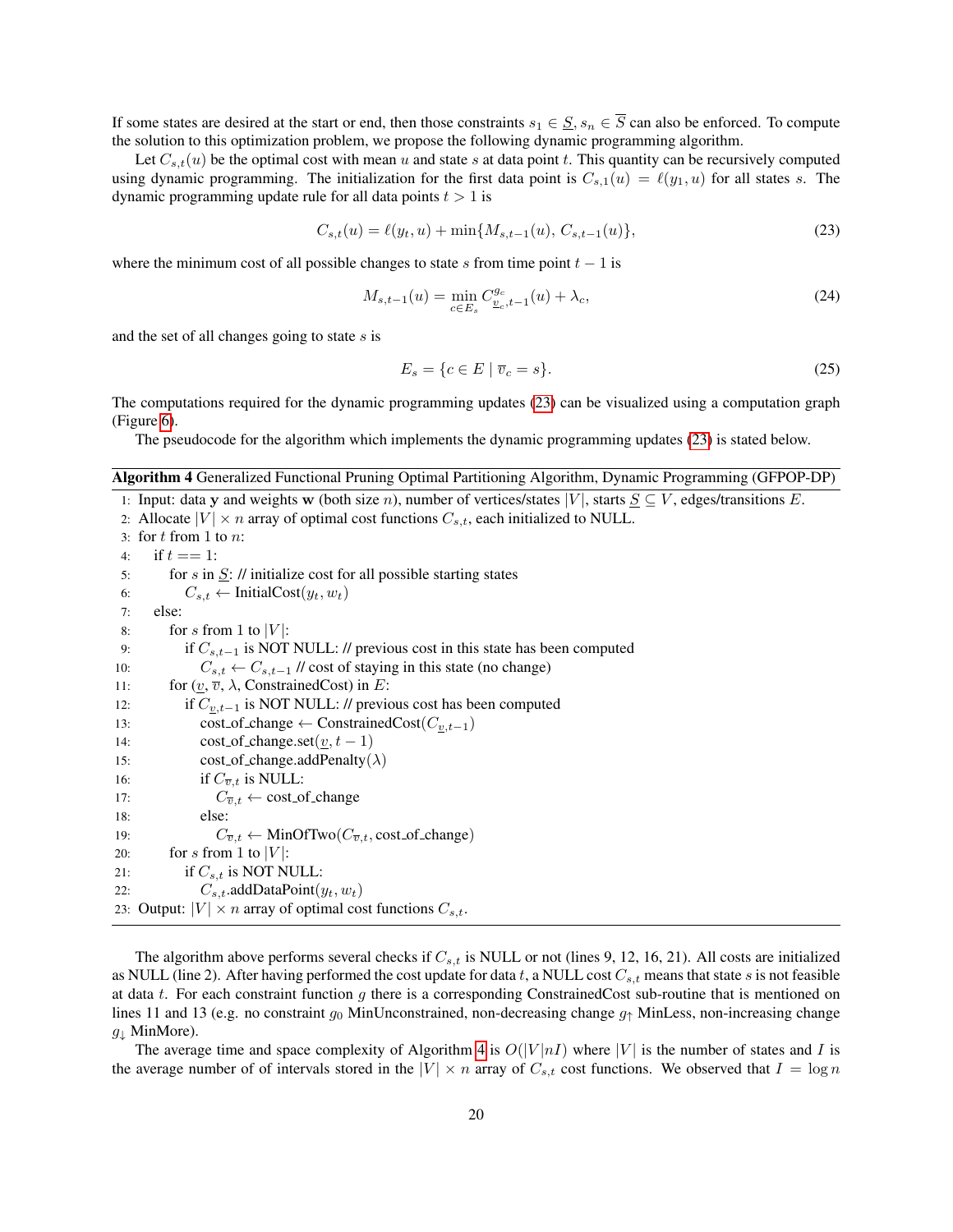in the empirical tests of the peak detection model on ChIP-seq data (Section [5.1\)](#page-9-0), so we expect that the average time complexity of Algorithm [4](#page-19-1) is  $O(|V|n \log n)$ .

Note that the algorithm above only performs the dynamic programming. The decoding of optimal model parameters is achieved using the algorithm below.

#### Algorithm 5 Generalized Functional Pruning Optimal Partitioning Algorithm, decoding (GFPOP-decode)

1: Output:  $|V| \times n$  array of optimal cost functions  $C_{s,t}$ , ends  $\overline{S} \subseteq V$ . 2: Allocate  $\mathbf{m} \in \mathbb{R}^n$  (mean),  $\mathbf{s} \in \mathbb{Z}^n$  (state),  $\mathbf{t} \in \mathbb{Z}^n$  (segment end). 3:  $u^*, s^*, t', s' \leftarrow \text{ArgMin}(C_{\cdot,n}, \overline{S})$  // begin decoding 4:  $i \leftarrow 1; m_i \leftarrow u^*; s_i \leftarrow s^*; t_i \leftarrow n$ 5: while  $t' > 0$ : 6:  $i \leftarrow i + 1; t_i \leftarrow t'$ 7:  $u^*, s^*, t', s' \leftarrow \text{ArgMin}(C_{s',t'})$ 8:  $m_i \leftarrow u^*$ ;  $s_i \leftarrow s^*$ 9: Output: m, s, t.

# References

- <span id="page-20-12"></span>H. Ashoor, A. Herault, A. Kamoun, F. Radvanyi, V. Bajic, E. Barillot, and V. Boeva. HMCan: a method for detecting ´ chromatin modifications in cancer samples using ChIP-seq data. *Bioinformatics*, 29(23):2979–2986, 2013.
- <span id="page-20-0"></span>I. Auger and C. Lawrence. Algorithms for the optimal identification of segment neighborhoods. *Bull Math Biol*, 51: 39–54, 1989.
- <span id="page-20-2"></span>T. Bailey, P. Krajewski, I. Ladunga, C. Lefebvre, Q. Li, T. Liu, P. Madrigal, C. Taslim, and J. Zhang. Practical guidelines for the comprehensive analysis of ChIP-seq data. *PLoS computational biology*, 9(11), 2013.
- <span id="page-20-5"></span>R. Bellman. On the approximation of curves by line segments using dynamic programming. *Commun. ACM*, 4(6): 284–, June 1961.
- <span id="page-20-10"></span>M. Best and N. Chakravarti. Active set algorithms for isotonic regression; a unifying framework. *Mathematical Programming*, 47(1):425–439, 1990.
- <span id="page-20-8"></span>N. Haiminen, A. Gionis, and K. Laasonen. Algorithms for unimodal segmentation with applications to unimodality detection. *Knowledge and Information Systems*, 14(1):39–57, 2008.
- <span id="page-20-9"></span>J. Hardwick and Q. Stout. Optimal reduced isotonic regression. *arXiv preprint arXiv:1412.2844*, 2014.
- <span id="page-20-3"></span>T. Hocking, G. Rigaill, and G. Bourque. PeakSeg: constrained optimal segmentation and supervised penalty learning for peak detection in count data. In *Proc. 32nd ICML*, pages 324–332, 2015.
- <span id="page-20-11"></span>T. Hocking, P. Goerner-Potvin, A. Morin, X. Shao, T. Pastinen, and G. Bourque. Optimizing chip-seq peak detectors using visual labels and supervised machine learning. *Bioinformatics*, 2016.
- <span id="page-20-6"></span>H. Hoefling. A path algorithm for the fused lasso signal approximator. *Journal of Computational and Graphical Statistics*, 19(4):984–1006, 2010.
- <span id="page-20-4"></span>B. Jackson, J. Scargle, D. Barnes, S. Arabhi, A. Alt, P. Gioumousis, E. Gwin, P. Sangtrakulcharoen, L. Tan, and T. Tsai. An algorithm for optimal partitioning of data on an interval. *IEEE Signal Process Lett*, 12:105–108, 2005.
- <span id="page-20-7"></span>N. Johnson. *Efficient models and algorithms for problems in genomics*. PhD thesis, Stanford, 2011. https://purl.stanford.edu/jq411pj0455.
- <span id="page-20-1"></span>N. Johnson. A Dynamic Programming Algorithm for the Fused Lasso and L0-Segmentation. *Journal of Computational and Graphical Statistics*, 22(2):246–260, 2013.